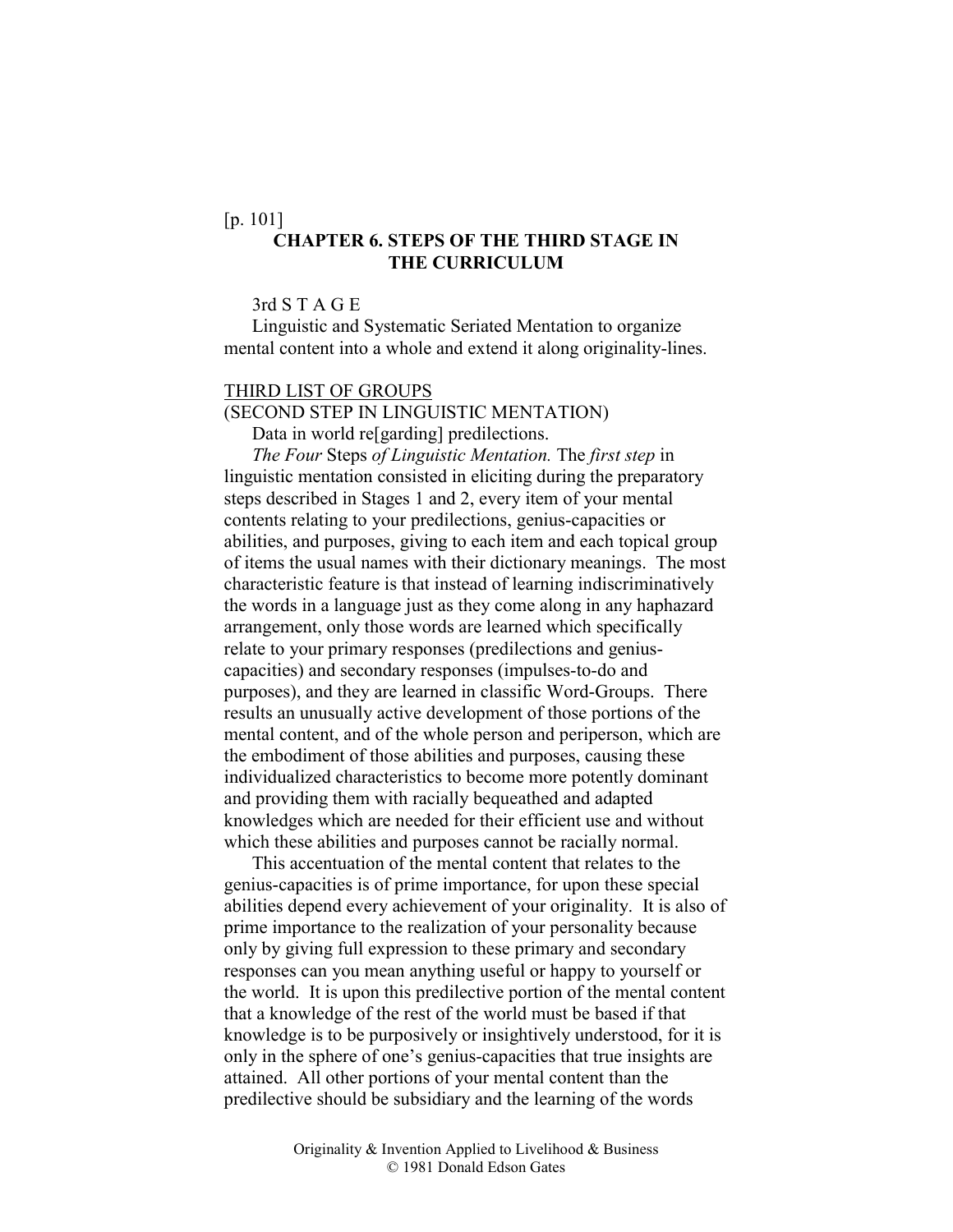relating thereto should be postponed; thus

#### [p. 102]

giving the heuric tendencies a chance to grow unimpeded. By learning in classific Word-Groups and by grouping these Groups the mental content, insofar as it relates to abilities and purposes, is classifically and functionally *organized,* whilst the other portion of the mental content is not, thereby making the brain a heuric machine.

That is, the first step in linguistic mentation consists in using the mental activities in learning and grouping those mental states and processes which constitute your primary and secondary responses. Quite largely these are *named* by the groups and items of the completed Second List of Groups and in the List of Purposes. The first step, in Stage 2, studies and inventories the data in *your mind* that relate to your predilections; the second step, in Stage 3, studies and inventories the data in the *world's*  accumulated knowledge that relate to your predilections.

The *second step* in linguistic mentation consists in systematically, understandingly, and insightively learning those portions of the Six Groups of Sciences which relate most directly to your primary responses (predilections and genius-capacities) and secondary responses (impulses-to-do and purposes). Each nameable datum is understood and insighted and grouped into a *List of Topics* which should include the classific headings and their subdivisions with their definitions. Each item of the List will be a name or word which stands for *that which is named;* and it is by means of these words rather than by any other feature of one's knowledge that the facts are made available to ideation and thought. To learn the main words and sub-words of the sciences and know how to use them in conceptuation, ideation, and thinking and in recording and communicating is a *normal process of mind growth* without which the intellective ontogeny of the individual would be arrested in infancy; but with which it may not only repeat the full phylogenetic inheritance of the race in each individual but may, by special individual abilities, surpass it.

This acquisition and organization of the mental states and of the *names of these mental* states is very largely a linguistic technique; it is a mode of linguistic mentation. Every item of experimental observation that must be used in learning a science and every operation of volitionally directed mental processing connected with observing and thinking would be practically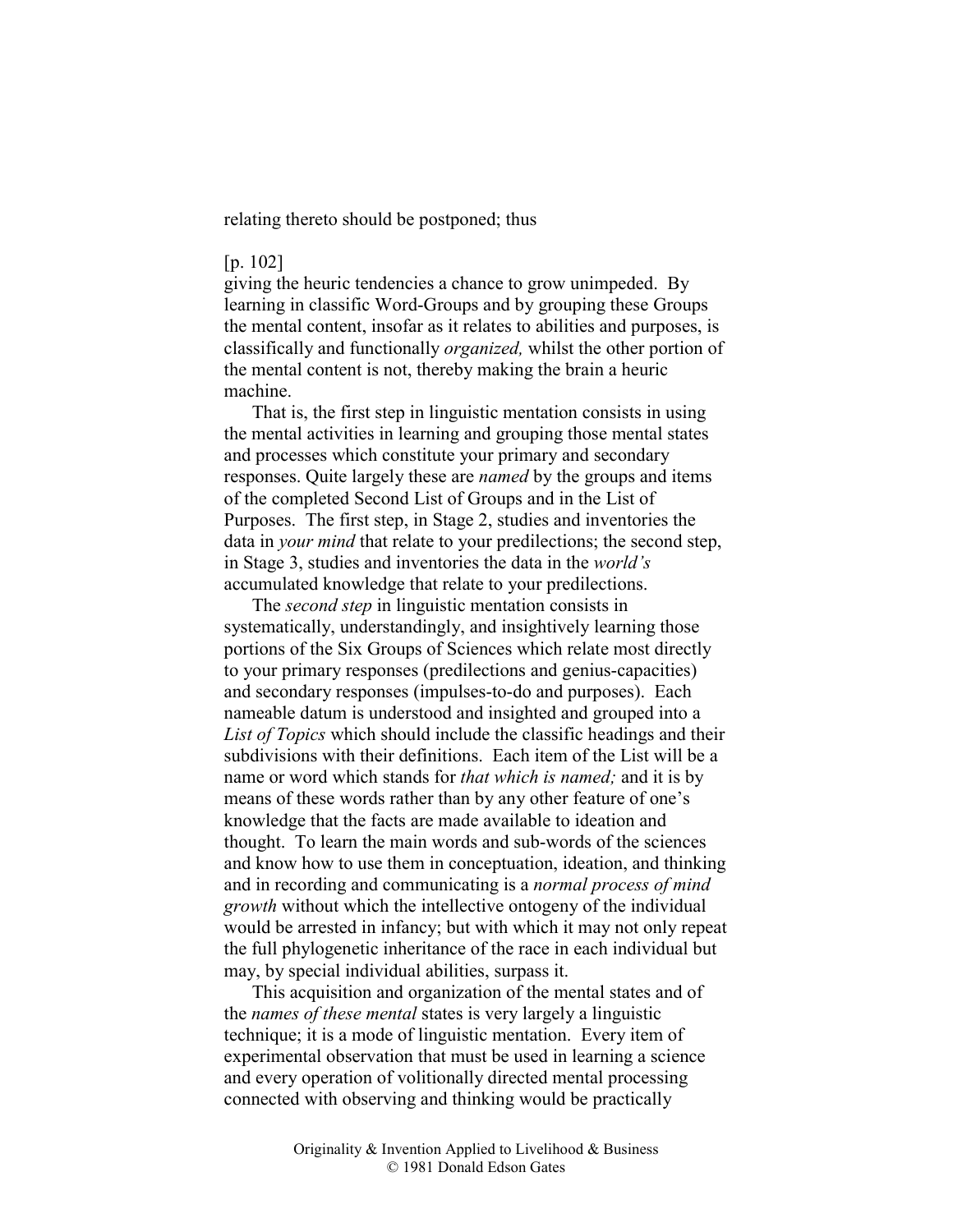unavailable but for your ability to use those wonderfully expedient mental tools called words. Every datum of science that is learned is remembered mainly as an item labeled by a word. The only passport of a concept from one person to another is its name. The only way concepts and ideas and thoughts can be

### [p. 103]

*practically* used in mentation is by words and sentences of words. By understandingly and insightively learning the meanings of the words of a properly classified List of Topics one may easily and quickly learn the main content of the sciences, may quickly and easily arrange that mental content classifically and organize it functionally. Thereby the true knowledge portion of one's mental content is rendered dominant and effective, causing that usual 95 percent of useless and irrelevant and false mental content to lose its malign influence. It brings into regnancy that portion of the mental content which puts one into a true and efficient relatedness to the world, as distinguished from the untrue portion which puts one out of relatedness, or in a false, inefficient, or harmful relatedness.

An *insight* is an understanding of a thing from one's own standpoint, rising out of a sub-level, and in such a way that one sees that *it must* be so. An insight into the law that radiant forces diminish inversely as the distance shows the student that of geometrical necessity it must be so, and shows that the experimental fact may be determined in such and such ways, even in advance of a practical knowledge of the experimental method. But no one should attempt to *impart* insights unless he knows the experiential facts and the whole subject.

When we bring an item into a group with other things, and into kindred relations with them so as to mentally view them as a whole, we then *comprehend* the totality of things and *understand*  the particular item.

The *third step in linguistic mentation* consists in ideationally and thoughtfully relating each classific item in a List of Topics with each classific item in a List of Groups (heurids or other data); it is called *Systematic* Seriated *Mentation.* It involves much that is not linguistic.

The *fourth step* in linguistic mentation consists of the method of *Cumulative Expository Mentation,* as outlined in the 4th Stage.

Language is not merely a mode of recording and remembering and communicating concepts, ideas, and thoughts but it was discovered that it is *par excellence* a FUNDAMENTAL METHOD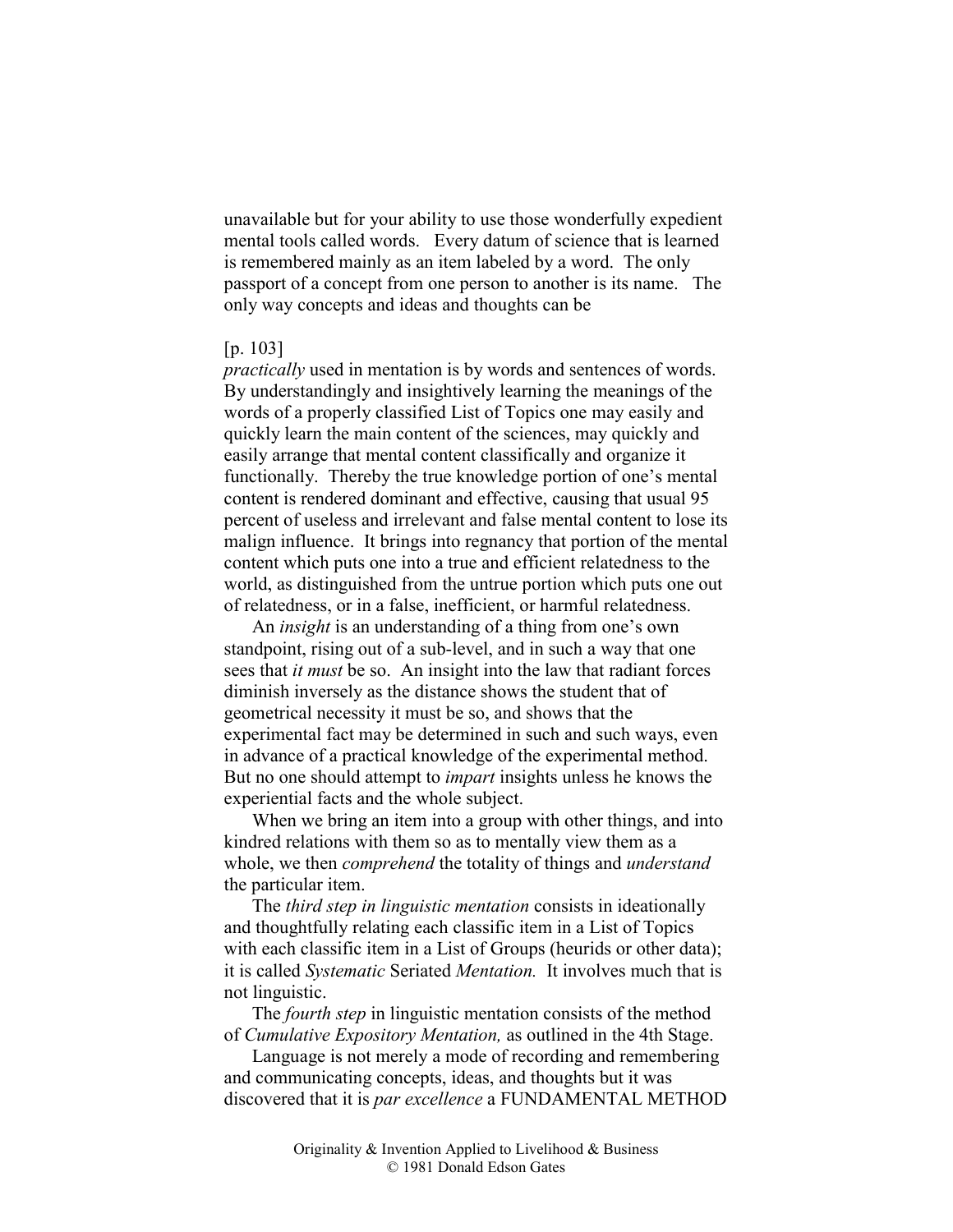#### OF DISCOVERING THEM.

### 15. THE LIST OF TOPICS

In order to gain a preliminary knowledge of the sciences and acquire a heurotechnical vocabulary for immediate needs, the List of Topics is made. It organizes and summarizes your knowledge of the sciences, utilizing the principles of classification and taxonomy, especially that knowledge to be acquired by a "readingstudy." The skeleton outline or synopsis of the Six Groups of Sciences is used as a guide. Each understood and insighted datum which is necessary to a classification of the

#### [p. 104]

data of a science is tabulated and grouped in the List of Topics, which will include the classific headings and subdivisions with their definitions, but their typical subordinate details are recorded. For ease and efficiency a special method of tabulation is used. To extend the specialized vocabulary, words are selected from the dictionaries and fitted into the Word-Groups of the List of Topics. The word "Topic" capitalized is a technical term.

*Topics a Substitute for Concepts.* The words in a language are not completely inclusive or exclusive of meanings and thus do not represent true psychological concepts. (A concept is a classific synthesis of images, symbolizing a taxonomic group of things.) Relations between two or more words expressed in a sentence thus are not true ideas. (An idea is the discovered relation between two or more concepts.) The list of Topics however, must use the actual words of some language for its headings and these words must retain their conventional meanings; must in some way often be made to cover meanings for which the language furnishes no names. That is, the words in a List of Topics must be something like a *topical heading* instead of a definite name whose meaning includes one definite fact or phenomenon and excludes all others. Such approximations as the language furnishes will be used as substitutes, and will be called "Topics." A *Topic* is a "subject or head of a discourse or a treatise; any matter treated of in speech or writing; a theme for discussion." A *topical synopsis* of a subject may be an entirely arbitrary classification of arbitrarily chosen headings, but a *List of Topics* as here used cannot be arbitrary but must arise out of an actual study of the subject as a whole, including every part, and it should consist ultimately of all the experiences therewith that a normal mind may get by systematic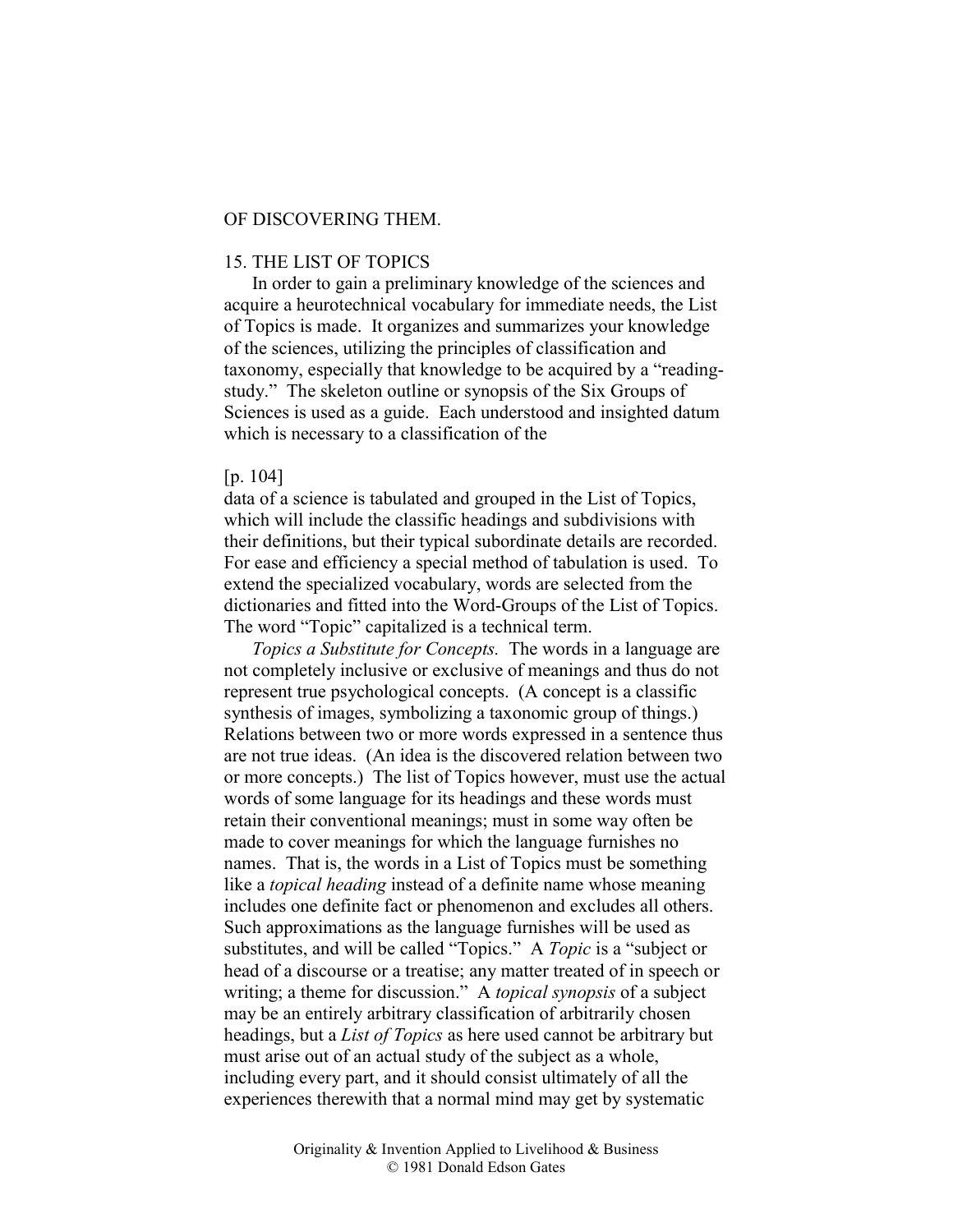experimentation and systematic and validated mentation of the data thus acquired.

*Classification* and *Taxonomy.* In making the List of Topics with its Word-Groups keep in mind the *subordination* and *coordination* of things; i.e., a subpart should never be placed in the same group or rank as that of which it is a part, or vice versa, for this is *non-ordination.* All sub-parts of the same things should fall in the same group, which is coordination. This is a standard principle of classification, especially in biology.

Let us say that the Kingdoms of Nature consist of the Animal, Vegetal, Mineral, and Mental. To each Kingdom there are subkingdoms, called phyla or branches in biology. Thus the order of decreasing generalization is Super-Kingdom, Kingdom, Sub-Kingdom, Class, Order, Family, Genus, Species, Variety, and subunits of any one.

When similar things are put into the same group, those things are *classified.* Thus, birds may be classified into "wild" and

#### [p. 105]

"tame", and subdivided each group into "flying" and "walking." Or a different principle might be used; thus they could be grouped according to their colors into red birds, *black* birds, *white* birds, and so on. Or they might be classified according to their feet, as *clinging-footed, climbing-footed, walking-footed, perching-footed,*  wading-footed, web-footed. Again they might be classified according to their distribution geographically, or according to their anatomy, or to their relative degrees of mental ability. It is obvious that each principle might place the same bird in a different group. The principle or basis according to which things are classified is called the taxonomic principle, and the classification thus made is called *taxonomy.* 

In classifying the creatures of the animal kingdom great groups are found that include smaller groups. Thus all wading-birds in one group will not contain all birds; all swimming-birds would go into another group and all perching-birds into another and so on, until all known birds have been included without any omission. All these groups of birds constitute one great group or class of animals. Under this Class of Animals named AVES are *subsumed*  the groups of wading, swimming, and perching birds. On the other hand, these groups of wading, swimming, and perching birds are generalized into a concept of a class called Aves. In like manner Turtle, Crocodiles, Lizards, Serpents and such are generalized into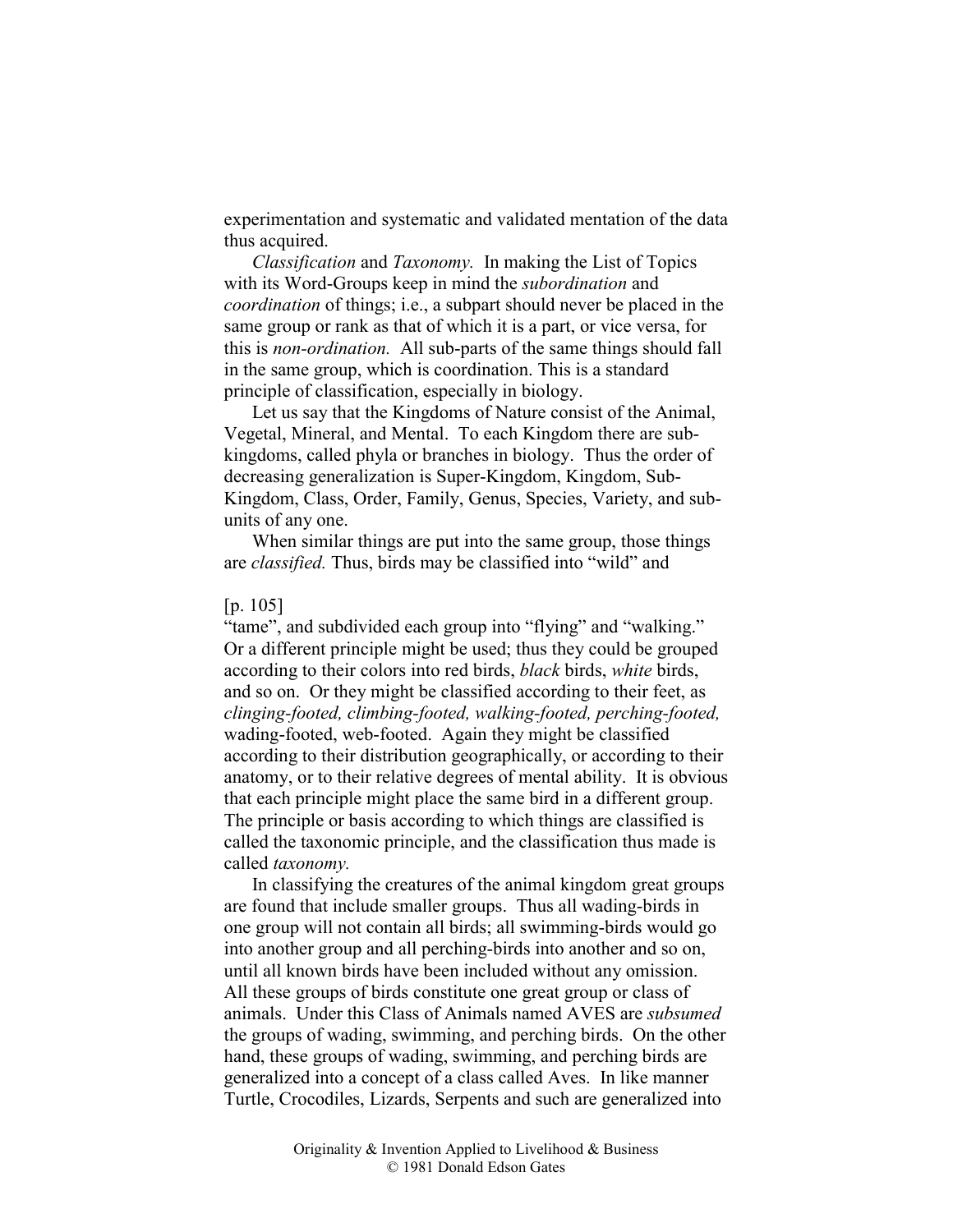the concept of animals called REPTILLA. Under the word Reptilla are subsumed the words Turtles, Crocodiles, Lizards. Reptilla, Aves, Pisces, Mammals and such are classes of animals that are subsumed under Vertebrata (or backboned animals), one of the greatest divisions of the animal kingdom. Each individual in any group is *coordinate* with the other individuals of the same group and is of equal rank. Thus swimming-birds are of equal rank in the classification with waders and runners and perchers in the class Aves. Turtles are of equal rank with Lizards in the class Reptilla. In the division Vertebrata the classes Reptilla, Aves, Pisces, and Mammals are ~of equal rank and coordinate. Swimming birds from the class Aves and Turtles from the class Reptilla are of the same rank but are in different classes, and are *synordinate.* Swimming-birds are synordinate with Serpents but not with Reptilla or Mammals, and still less so with Vertebrata. A swimming-bird is *dysordinate* with Mammals and Reptilla and Aves. Terms in the classification are dysordinate when they are different in rank. A term is *superordinate* when it is one taxic degree higher than another.

Another example of a successively increasing order of generalization from individual would be Huxley, Englishman, Caucasian, Humanity, Mammal, Animal, Living Being,

#### [p. 106]

Aggregate, Entity. We might call the groups included by the successive names as class, class of classes, class of classes of classes, and so on.

In making the List of Topics, with its classified list of definitions and corresponding details recorded, a special synopsis of the Six Groups of Sciences is used as a skeleton outline to aid in recording and enlarging the student's understood and insighted knowledge.

*Synopsis of the Six Groups of Sciences: The Epistemotaxis.*  Broadly speaking it may be said that the individual living being is the cosmic unit which has experience, and all its experiences are conscious experiences with Consciousness, with Mind, and with the Environment. The middle term "with Mind" may be subdivided into experience "with Itself" and "with Other Selves."

Stating it to outline the names of the Super-Kingdoms of the synopsis of the Six Groups of Sciences, herein called the "Epistemotaxis," we have the following diagrammatic sentence.

The living individual being may have conscious experience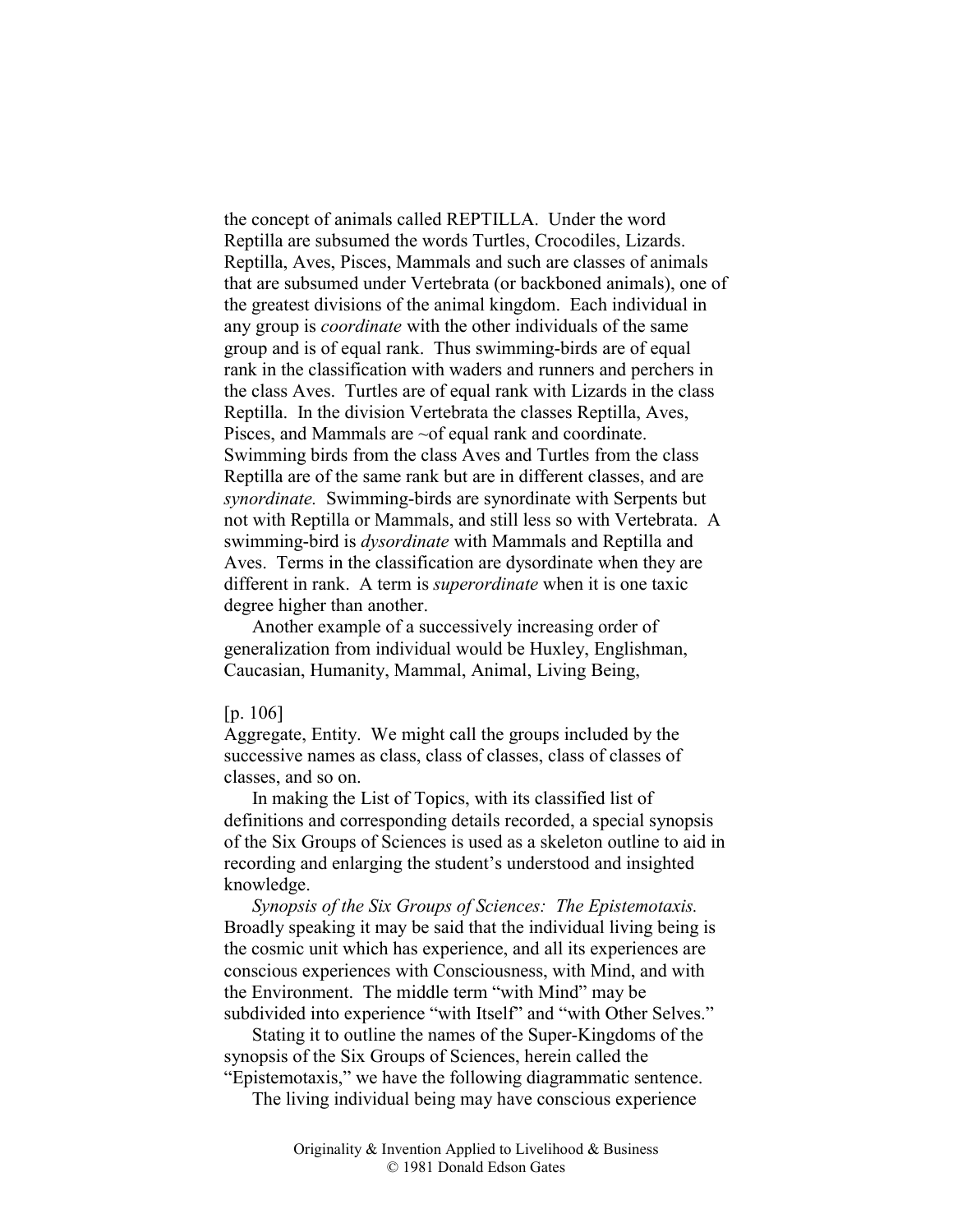with

*consciousness*: COGNOSTOLOGY (not further described); *itself:* SUBJECTIVE PSYCHOLOGY; *other selves*: BIOLOGY; and with *matter:* HYLOLOGY, *motion:* PHYSICS, *magnitude:* MATHEMATICS, *time-sequences:* COSMOLOGY.

Still more fully subdividing these super-kingdoms we may say that a person may have experience with the domain of SUBJECTIVE PSYCHOLOGY; with the domain of BIOLOGY Botany Zoology Sociology Ethnology with the domain of HYLOLOGY Etherology Radiology **Chemistry** Mineralogy

Geology Astronomy

> with the domain of PHYSICS **Mechanics** Thermodynamics Acoustics **Optics** Electrics Radio-Activity

[p. 107]

with the domain of MATHEMATICS Arithmetic Algebra Geometry Trigonometry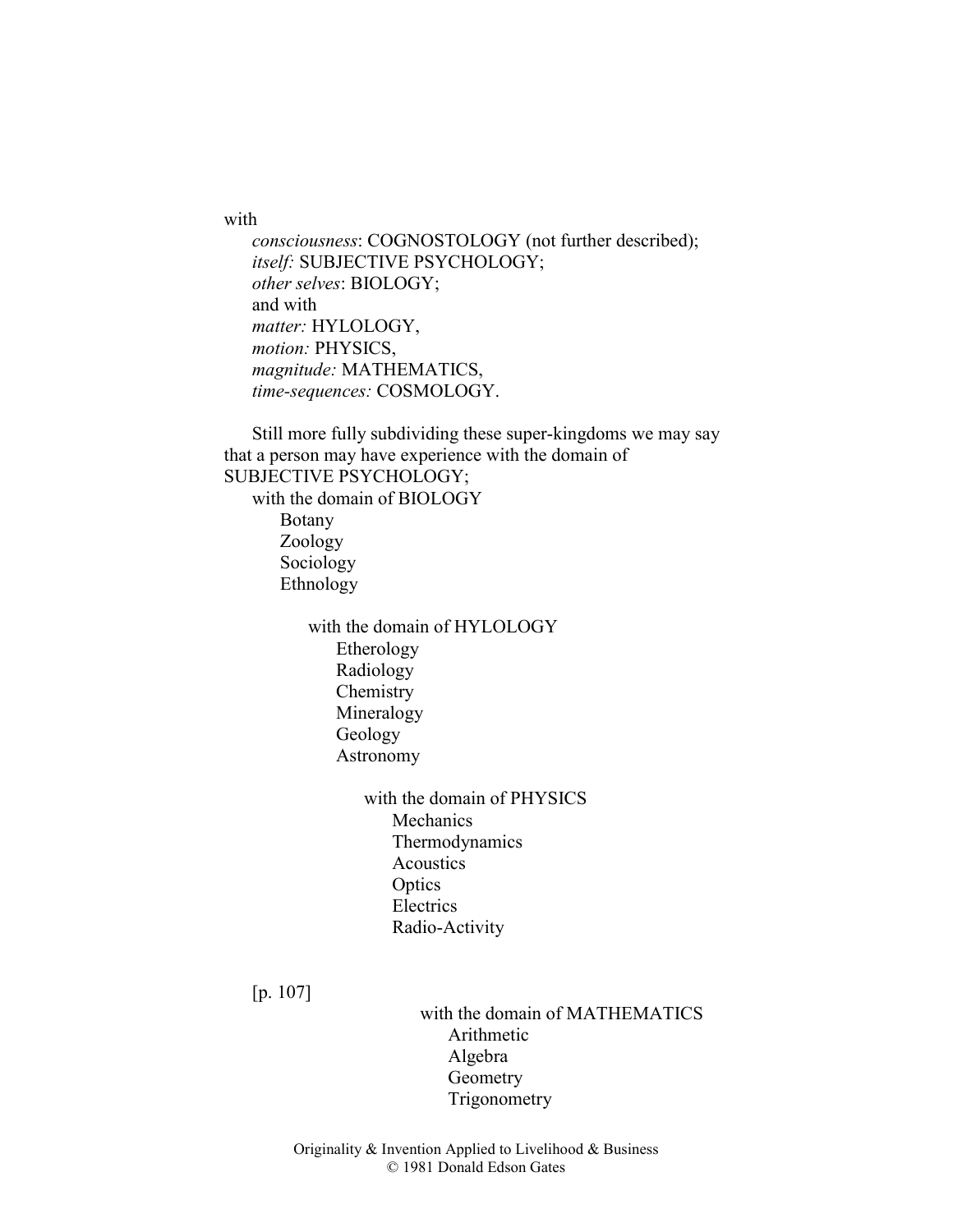Group-Theory Calculus

and with the domain of COSMOLOGY Evolution **History** 

*Special Method of Tabulation.* In making the List of Topics for actual use neither the diagrammatic sentence nor the ordinary diagram will be used, but a special method of tabulation in which the differences of capitalization and underlining and two vertical columns take their place. This method has the advantages that all the headings and the text of the records can be written and typed and printed in the ordinary small and capital letters and italics. The lines will extend the full width of the page, paragraphed in the usual way. It has other advantages that will become apparent with use.

The method consists in placing the Super-Kingdoms, Kingdoms, Sub-Kingdoms, Classes, and Orders in the first vertical column starting at the usual margin. The Super-Kingdom is in spaced capitals, heavily underlined; the Kingdom is in spaced capitals; the Sub-Kingdom in capitals, heavily underlined; the Class in capitals; the Order in spaced small letters, heavily underlined, the word beginning with a capital; the Family in spaced small letters, the word beginning with a capital. If any word is to be placed diagrammatically to the right of the firstcolumn words it is indicated by enclosing the word in parentheses; and if a word is to be placed diagrammatically still further rightward it is enclosed in brackets; if still further rightward in double brackets.

Genera, Sub-Genera, Species, Sub-Species, Varieties, Sub-Varieties belong to the second vertical column whose margin is indented one inch; the word, if the first of the column or first at the head of a page, is preceded by five periods. The same principles of capitalizing, spacing, underlining, and using parentheses and brackets are applied to the second column as to the first.

Any heading in the first column may have further topical subheadings indicated by commencing the words two letter-spaces rightward, with two periods in the spaces, and sub sub-headings by commencing the words four letter-spaces rightward with four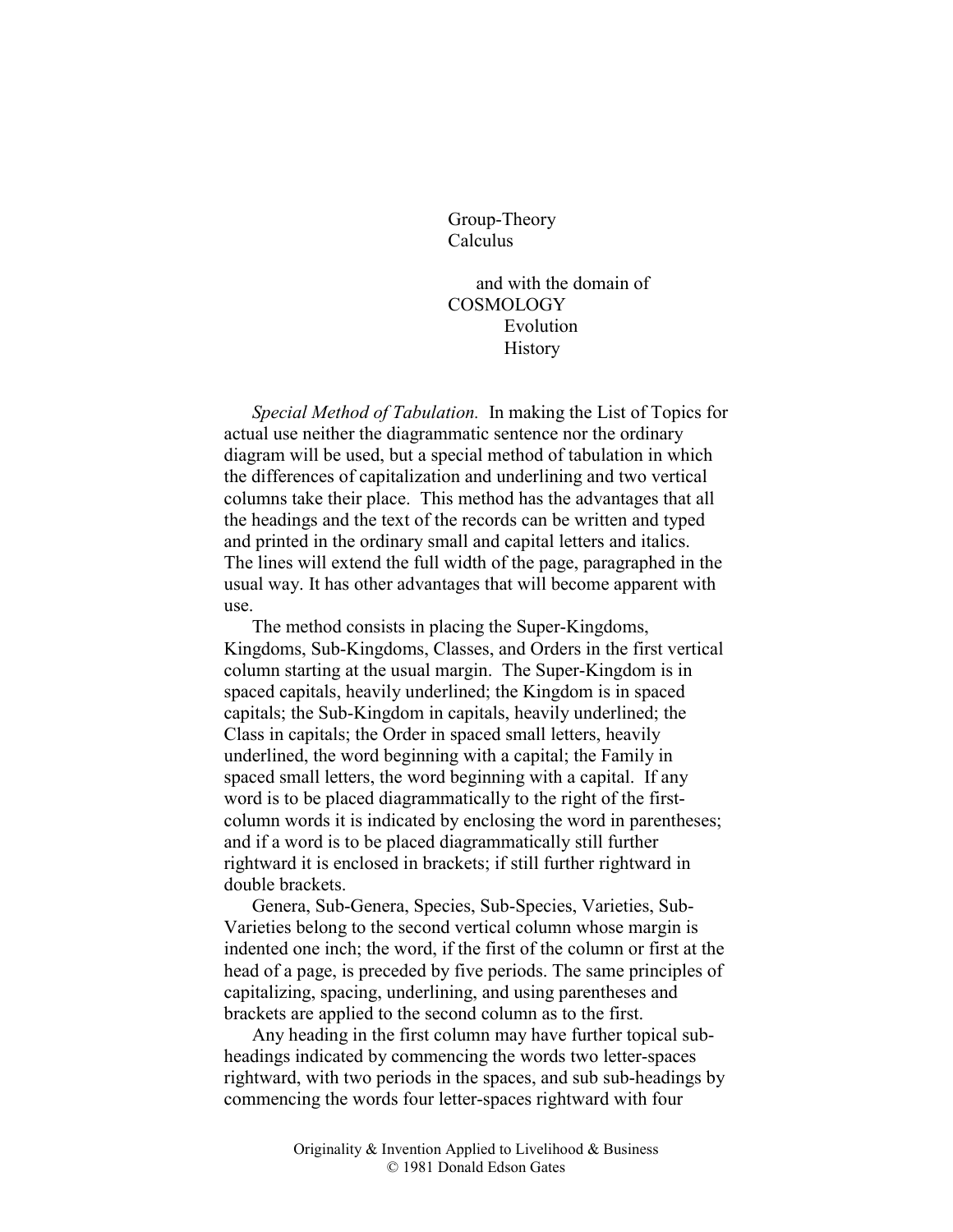periods in the spaces. Still further subdivisions of any of these headings may be indicated by letters,

## [p. 108-109]

numerals (cardinal or ordinal, in figures or spelling), or by signs.

Under *any* of these headings the actual Data-Headings should be placed in small letters, un-spaced, underlined, the word beginning with a capital; and the Data similar but not underlined. These Data-Headings may commence at *any* margin that corresponds to position of the Topic to which they belong.

An underlined word in these tabulations does not mean that it is printed in italics. The distinction between underlining and italicizing is as follows: in an underlined word which is to be printed with a line under it, the line extends one letter-space beyond the beginning and end of the word or phrase, or made very heavy especially in tabulations, whilst it is made light for italics and extends one letter-space less than the beginning and end of words, except in words of one letter under which it is only one letter-space in length.

This general method of spacing, capitalization, underlining, and columning may be partly illustrated by the following tabulation of a variety of yellow pine:

| LIVING THINGS            | Super-Kingdom           |  |  |
|--------------------------|-------------------------|--|--|
| PLANTS                   | Kingdom                 |  |  |
| SPERMATOPHYTA            | Sub-Kingdom (Phyla in   |  |  |
|                          | botany)                 |  |  |
| <b>GYMNOSPERMAE</b>      | Class (in botany)       |  |  |
| Coniferales              | Order                   |  |  |
| Pinaceae                 | Family                  |  |  |
| PINUS                    | Genus: Pine Family      |  |  |
|                          | (Sub-Genus wanting)     |  |  |
| PINUS PONDERSOA,         | Species: Western Yellow |  |  |
| Dougl.                   | P.                      |  |  |
|                          | (Sub-Species wanting)   |  |  |
| <u>Pinus scorpulorum</u> | Variety                 |  |  |
|                          | (Sub-Variety            |  |  |
|                          | wanting)                |  |  |

The following scheme also typically represents the vertical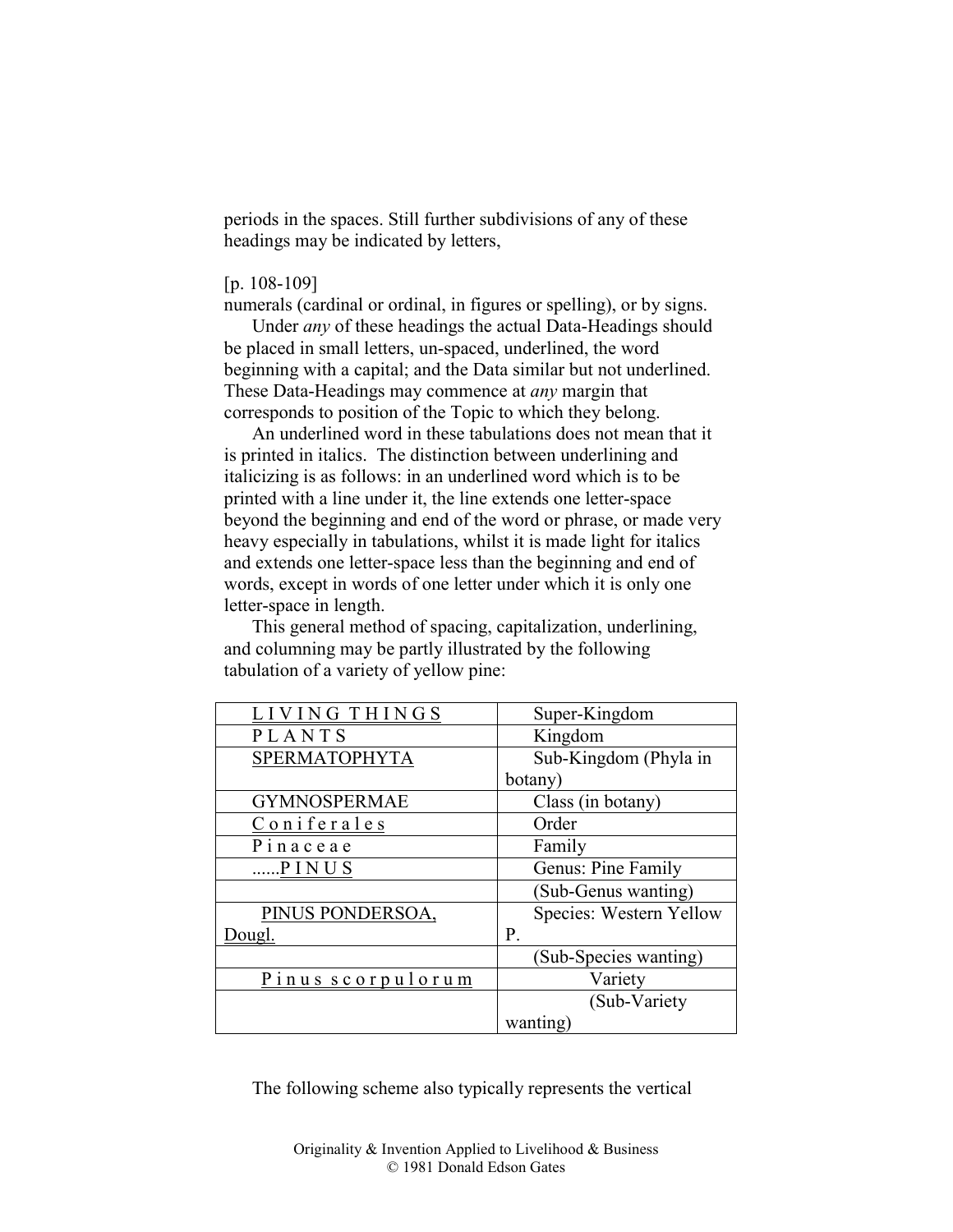column method for classific subdivisions: S U P E R – K I N G D O M K I N G D O M SUB-KINGDOM CLASS O r d e r F a m i l y . . Subdivisions . . . . Sub-subdivisions . . . . G E N U S S U B - G E N U S **SPECIES**  SUB-SPECIES Variety Sub-Variety . . Subdivisions . . . . Sub-subdivisions Data-Headings Data (Details)

The following tabulation will illustrate the rightward grouping of subdivisions rising out of any word or group:

```
B O T A N Y 
Z O O L O G Y 
(M O R P H O L O G Y)(P H Y S I O L O G Y)S O C I O L O G Y
ETHNOLOGY
[C O M P A R A T I V E P S Y C H O L O G Y]
```
The above arrangement means the following:

Botany Morphology Zoology Physiology

Comparative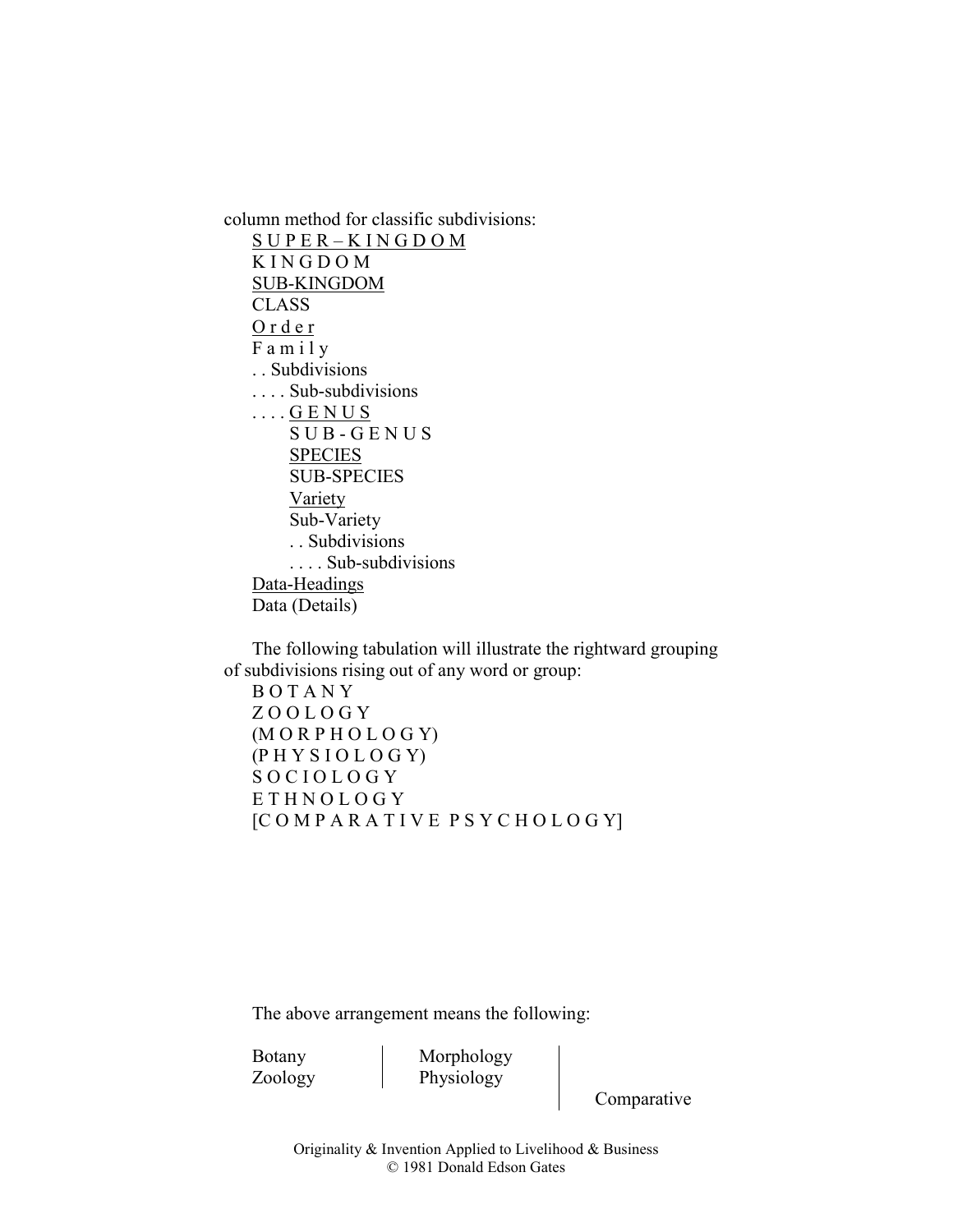Psychology

Sociology Ethnology

Topics to the right of a straight vertical line apply to each topic to the left of it.

Remember that Subjective or Individual or Auto-psychology is the science of the experiences of a mind with itself. Biology includes not only individual and social Botany and Zoology but all other kinds of living being whatsoever, if any such are ever discovered. Hylology is the science of Matter and Material Forms, from the infinitesimal to the macrocosmic. Physics is the science of Motion and Energy. Mathematics is the science of Number and Magnitude. Cosmology is the science of the history of things, from the smallest and most ephemeral such as a Mayfly or a smoke ring, up to the largest and most eternal such as the Cosmos itself. The basic principle of history is evolution, which is the science of history, whilst the events from the birth to the death of things is another branch, representing multitudinous and successive *syntheses* that are steps in Cosmology. Remembering these things, you may understandingly and insightively tabulate your List of Topics using as a guide the skeleton outline of the Six Groups of Sciences, or Epistemotaxis, which follows.

[p. 109-112]

# EPISTEMOTAXIS Skeleton Outline of the Six Groups of Sciences

I. SUBJECTIVE PSYCHOLOGY PHYSIOLOGICAL PSYCHOLOGY P S Y C H O P H Y S I C S A B N O R M A L P S Y C H O L O G I C A L

II. **BIOLOGY** B O T A N Y ECONOMIC BOTANY PHYTOGEOGRAPHY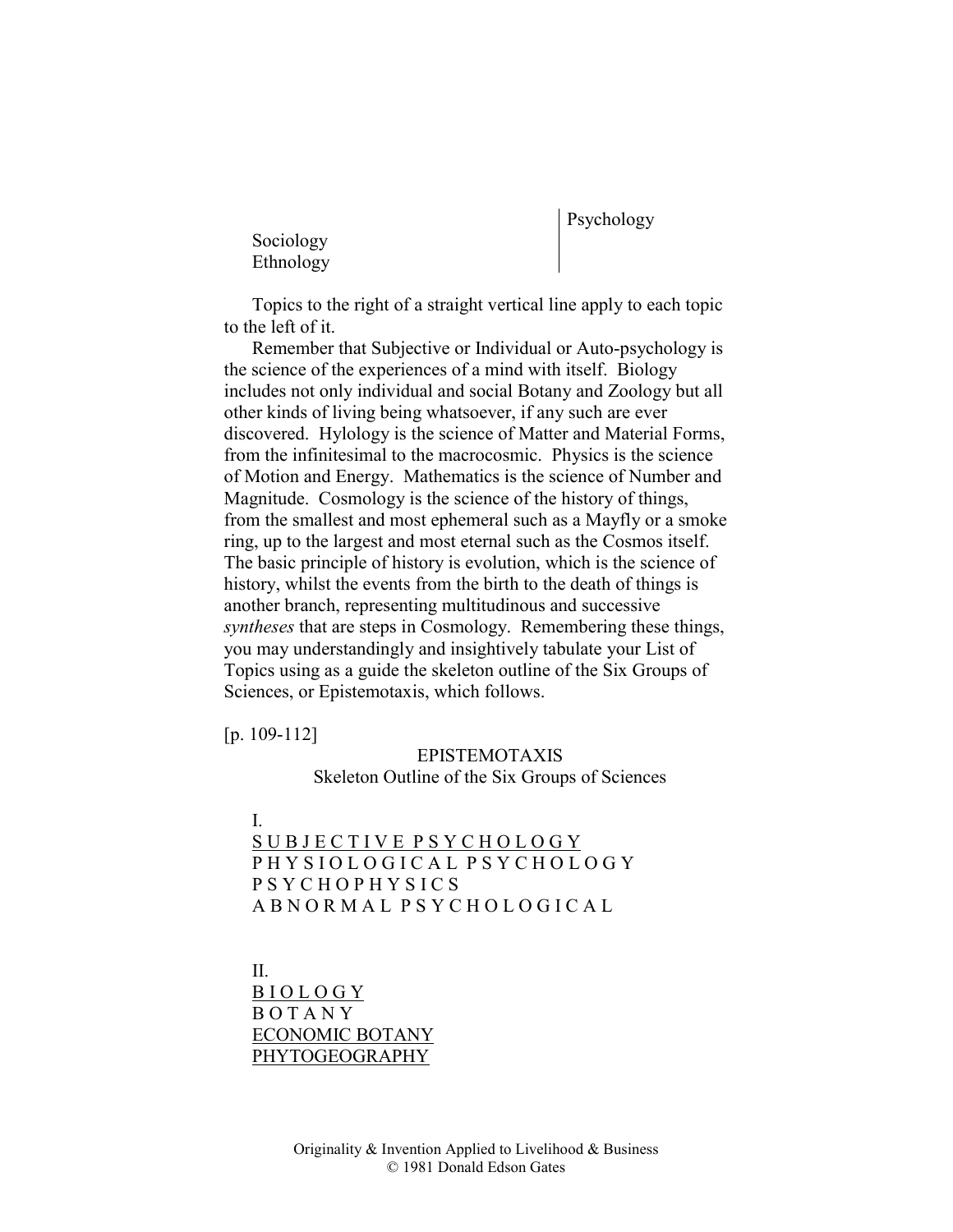GENETIC BOTANY SYSTEMATIC BOTANY SCHIZOPHYTA THALLOPHYTA BRYOPHYTA PTERIDOPHYTA SPERMATOPHYTA PALEOBOTANY ZOOLOGY ECONOMIC ZOOLOGY PALEONTOLOGY EMBRYOLOGY GENETIC ZOOLOGY SYSTEMATIC ZOOLOGY PROTOZOOLOGY METAZOOLOGY (MORPHOLOGY) (PHYSIOLOGY) (ECOLOGY) (PATHOLOGY) SOCIOLOGY EXPERIMENTAL SOCIOLOGY DESCRIPTIVE SOCIOLOGY ETHNOLOGY **ETHNOGRAPHY** HUMAN SOCIOLOGY **ETHNOTECHNICS** COMPARATIVE RELIGIONS **LINGUISTICS** FOLK LORE [COMPARATIVE PSYCHOLOGY]

III.

H Y L O L O G Y E T H E R O L O G Y R A D I O L O G Y C H E M I S T R Y INORGANIC CHEMISTRY ORGANIC CHEMISTRY PHYSICAL CHEMISTRY ANALYTIC CHEMISTRY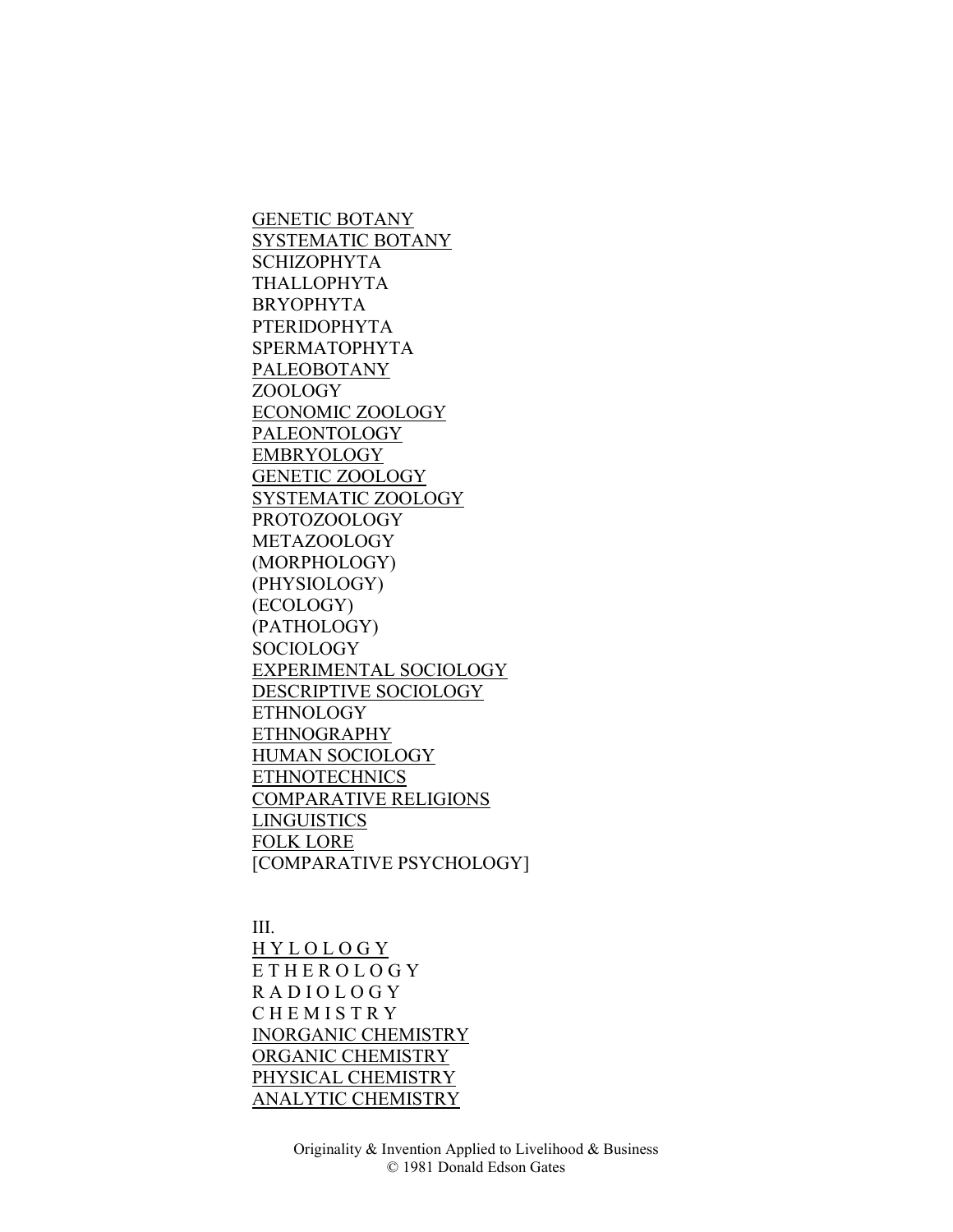SYNTHETIC CHEMISTRY (AGRICULTURAL CHEMISTRY) (BIOCHEMISTRY) (METALLURGICAL CHEMISTRY) (PHARMACAL CHEMISTRY) (SANITARY CHEMISTRY) MINERALOGY PHYSICAL MINERALOGY CHEMICAL MINERALOGY DESCRIPTIVE MINERALOGY EONOMIC MINERALOGY CRYSTALLOGRAPHY GEOLOGY GEOGRAPHY METEOROLOGY ASTRONOMY

IV.

PHYSICS **MECHANICS STATICS KINETICS HYDRONAMICS** PNEUMATICS T H E R M O D Y N A M I C S A C O U S T I C S **OPTICS ELECTRICS ELECTRICITY** MAGNETISM R A D I O - A C T I V I T Y

V.

**MATHEMATICS ARITHMETIC** A L G E B R A G E O M E T R Y PARABOLIC ELLIPTIC **HYPERBOLIC**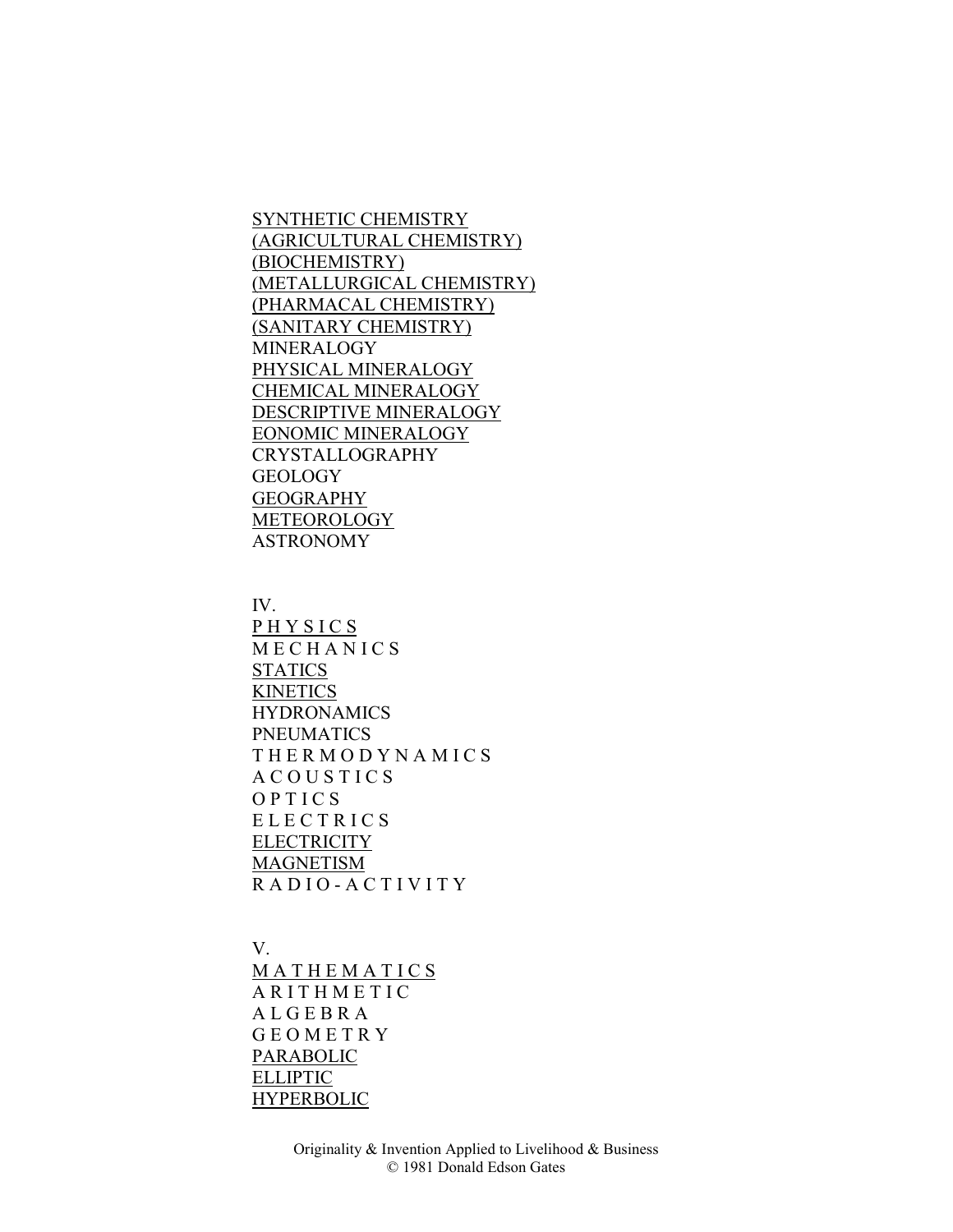T R I G O N O M E T R Y C A L C U L U S DIFFERENTIAL CALCULUS INTEGRAL CALCULUS G R O U P T H E O R Y Q U A T E R N I O N S V E C T O R A N A L Y S I S

#### VI.

C O S M O L O G Y E V O L U T I O N INORGANIC EVOLUTION ORGANIC EVOLUTION PHYLOGENETIC ORGANIC EVOLUTION ONTOGENETIC ORGANIC EVOLUTION CAUSES OF EVOLUTION **HISTORY** 

In order that the foregoing skeleton list of topics may be diagrammatically understood and visualized the following diagrammatic synopsis is given.

| <b>SUBJECTIVE</b><br><b>PSYCHOLOGY</b> | Physiological Psy.             |                                                                                  |                                                                       |                                         |
|----------------------------------------|--------------------------------|----------------------------------------------------------------------------------|-----------------------------------------------------------------------|-----------------------------------------|
|                                        | Psychophysics<br>Abnormal Psy. |                                                                                  |                                                                       |                                         |
| <b>BIOLOGY</b>                         | <b>BOTANY</b>                  | Economic Bot.<br>Phytogeography<br>Genetic Bot.<br>Systematic Bot.<br>Paleo Bot. | <b>MORPHOLOGY</b><br>PHYSIOLOGY<br><b>ECOLOGY</b><br><b>PATHOLOGY</b> | <b>COMPARATIVE</b><br><b>PSYCHOLOGY</b> |
|                                        | ZOOLOGY                        | Economic Z.<br>Palentology<br>Embryology<br>Genetic Z.<br>Systematic Z.          |                                                                       |                                         |
|                                        | SOCIOOLOGY                     | Experimental<br>Descriptive                                                      |                                                                       |                                         |
|                                        | <b>ETHNOLOGY</b>               | Ethnography<br>Human<br>Sociology                                                |                                                                       |                                         |

[p. 113]

Originality & Invention Applied to Livelihood & Business © 1981 Donald Edson Gates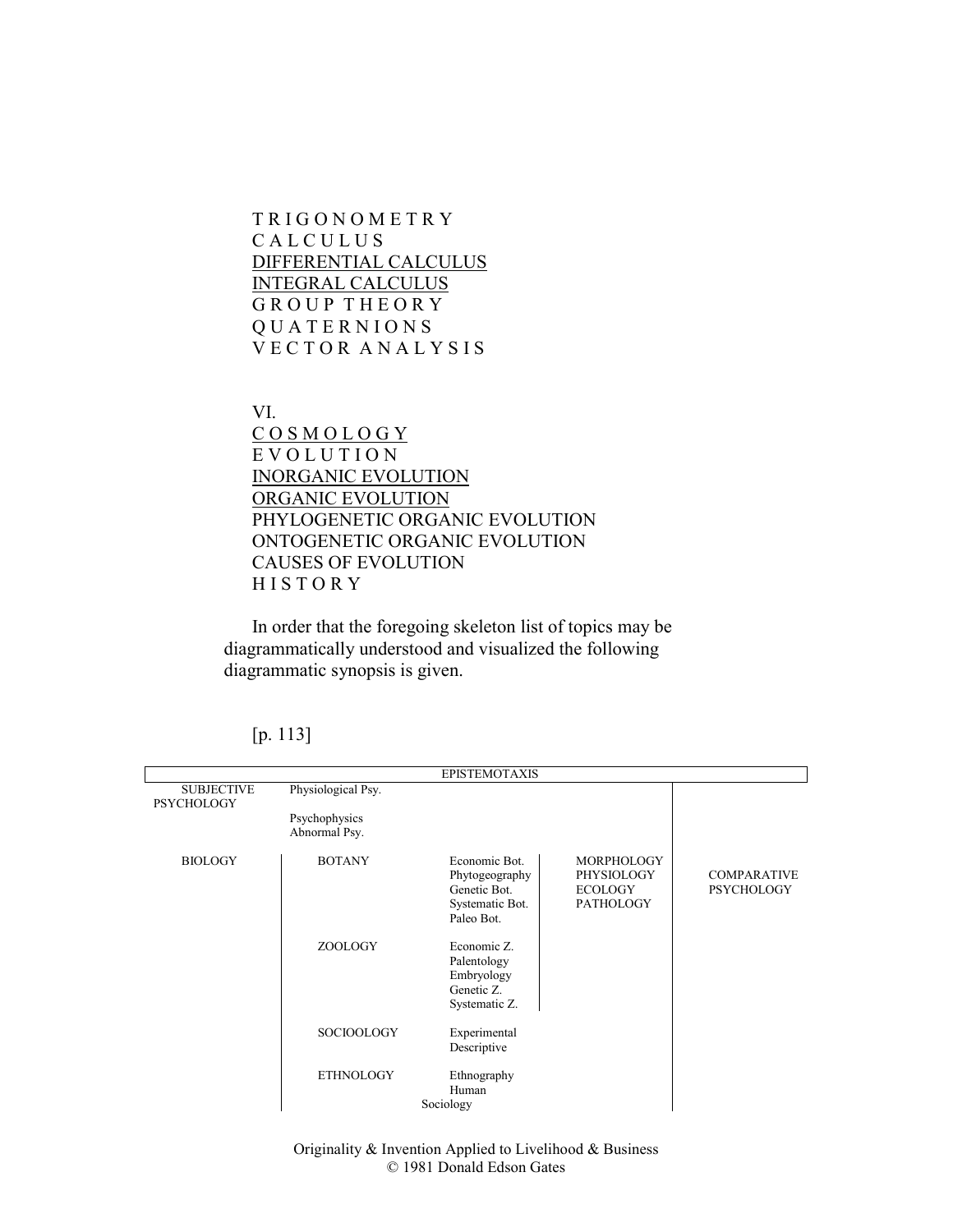|                    |                                                 | Ethnotechnics<br>Comparative                                |                                       |
|--------------------|-------------------------------------------------|-------------------------------------------------------------|---------------------------------------|
|                    |                                                 | Religion<br>Linguistics<br>Folk-Lore                        |                                       |
| <b>HYLOLOGY</b>    | Etherology<br>Radiology<br>Chemistry            | Inorganic<br>Organic<br>Physical<br>Analytical<br>Synthetic |                                       |
|                    | Mineralogy                                      | Physical<br>Chemical<br>Descriptive<br>Economic             |                                       |
|                    | Crystallography<br>Geology<br>Astronomy         | Geography<br>Meteorology                                    |                                       |
| <b>PHYSICS</b>     | Mechanics                                       | <b>Statics</b><br>Kinetics                                  | Hydronamics<br>Pneumatics             |
|                    | Thermodynamics<br>Acoustics<br>Optics           |                                                             |                                       |
|                    | Electrics<br>Radio-Activity                     | Electricity<br>Magnetism                                    |                                       |
| <b>MATHEMATICS</b> | Arithmetic<br>Algebra                           |                                                             |                                       |
|                    | Geometry                                        | Parabolic<br>Elliptic<br>Hyperbolic                         |                                       |
|                    | Trigonometry                                    |                                                             |                                       |
|                    | Calculus                                        | Differential<br>Integral                                    |                                       |
|                    | Group Theory<br>Quarternions<br>Vector Analysis |                                                             |                                       |
| COSMOLOGY          | <b>EVOLUTION</b>                                | Inorganic<br>Organic                                        | Phylogenetic<br>Ontogenetic<br>Causes |
|                    |                                                 |                                                             |                                       |

HISTORY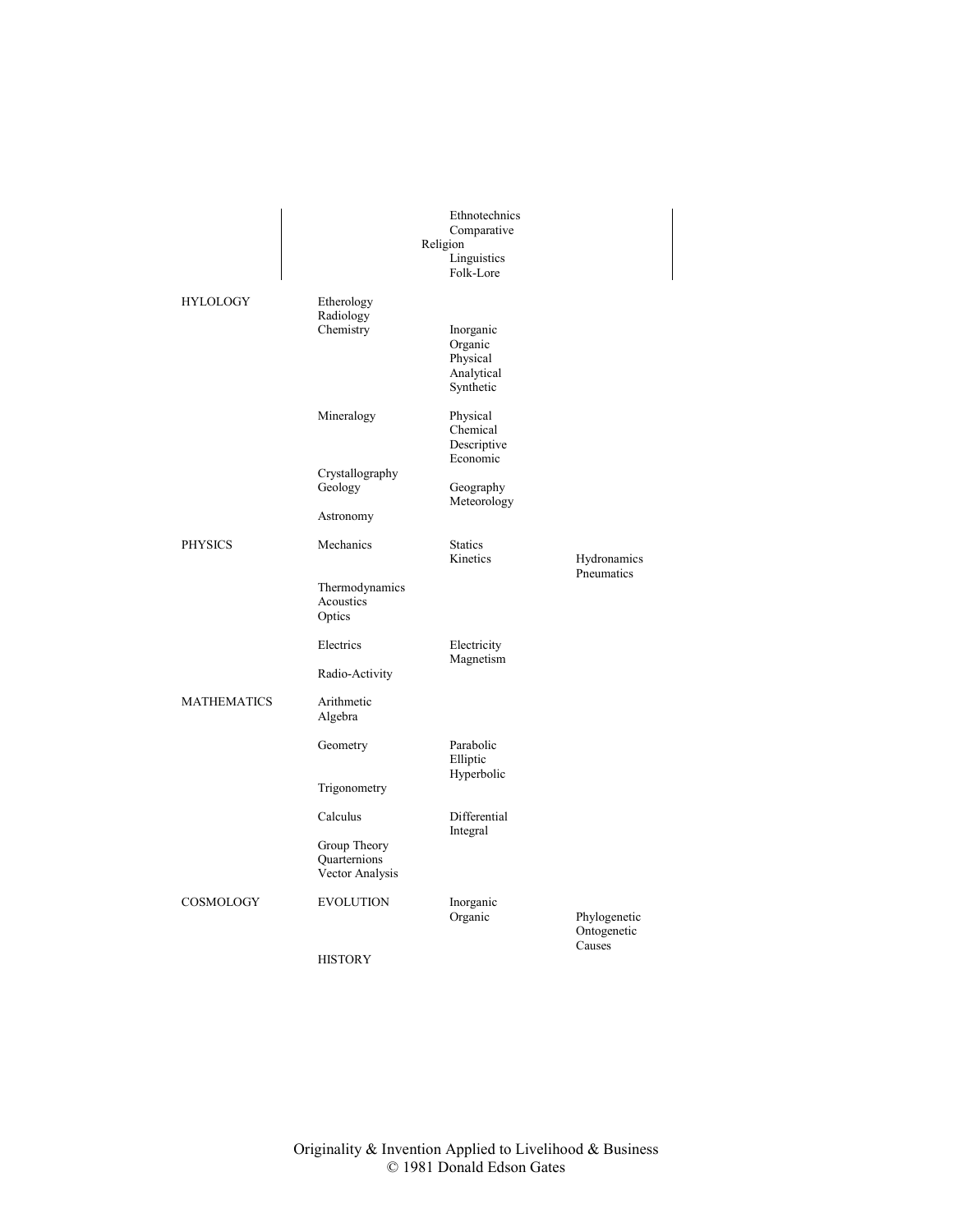## [p. 114]

*The Making* of *the List of Topics* (Reading-Study of the Sciences.) Beginning with this skeleton outline of the Epistemotaxis, proceed with dominant attention and exclusive labor systematically to enlarge it until it includes your understood and insighted knowledge of the sciences. This is a work of *voluntary* acquisition — a drudgery work (however interesting it may be) — a task in which one does not wait for moods and inspirations, but sternly keeps everlastingly at it until done. If there is no let-up at this work the brain soon "gets the hang of it" and it will go easy.

Select from a few of the best and most recent text-books of a science *all Topics which are essential to a classification of the data of that science, omitting such details as those that are explanatory, illustrative, or argumentative.* These Topics and their subdivisions may be tabulated in the classificatory order of the text-book, unless there are good reasons for a different arrangement. Do not adopt a rigid classification at the start; use any obvious subdivisions. Be careful to put each datum on a separate sheet so it may be readily transferred, and when all the data are recorded let the classification arise out of their natural likenesses and differences.

Before tabulating a Topic be sure that its true and exact *meaning* is fully UNDERSTOOD, else it will be a deceptive tool in every mentative process into which it enters. The Topic must also be INSIGHTED and thereby seen to be *true* and its classific *place*  seen.

It will be very helpful, and in some cases probably necessary, to read aloud to a competent teacher a carefully selected book, especially the main and typical book on the subject, and especially the difficult portions thereof, until the classific Topics (minus Details) are thoroughly understood and insighted, then tabulated and incorporated into this ever-growing skeleton outline. This work should be kept up until the main classific Topics of every science are considered.

That is, with the Synopsis of the Six Groups of Sciences (Epistemotaxis) with which to start, tabulate the Kingdoms, Sub-Kingdoms, Classes, Orders, Families, Genera, Species, and Varieties of Topics on each science; keeping the whole in mind at every step. It must be *your* List of Topics, as *you* understand and insight it, *omitting what you do not understand and insight.* 

Do not at any step lose sight of its relation to the whole taxis.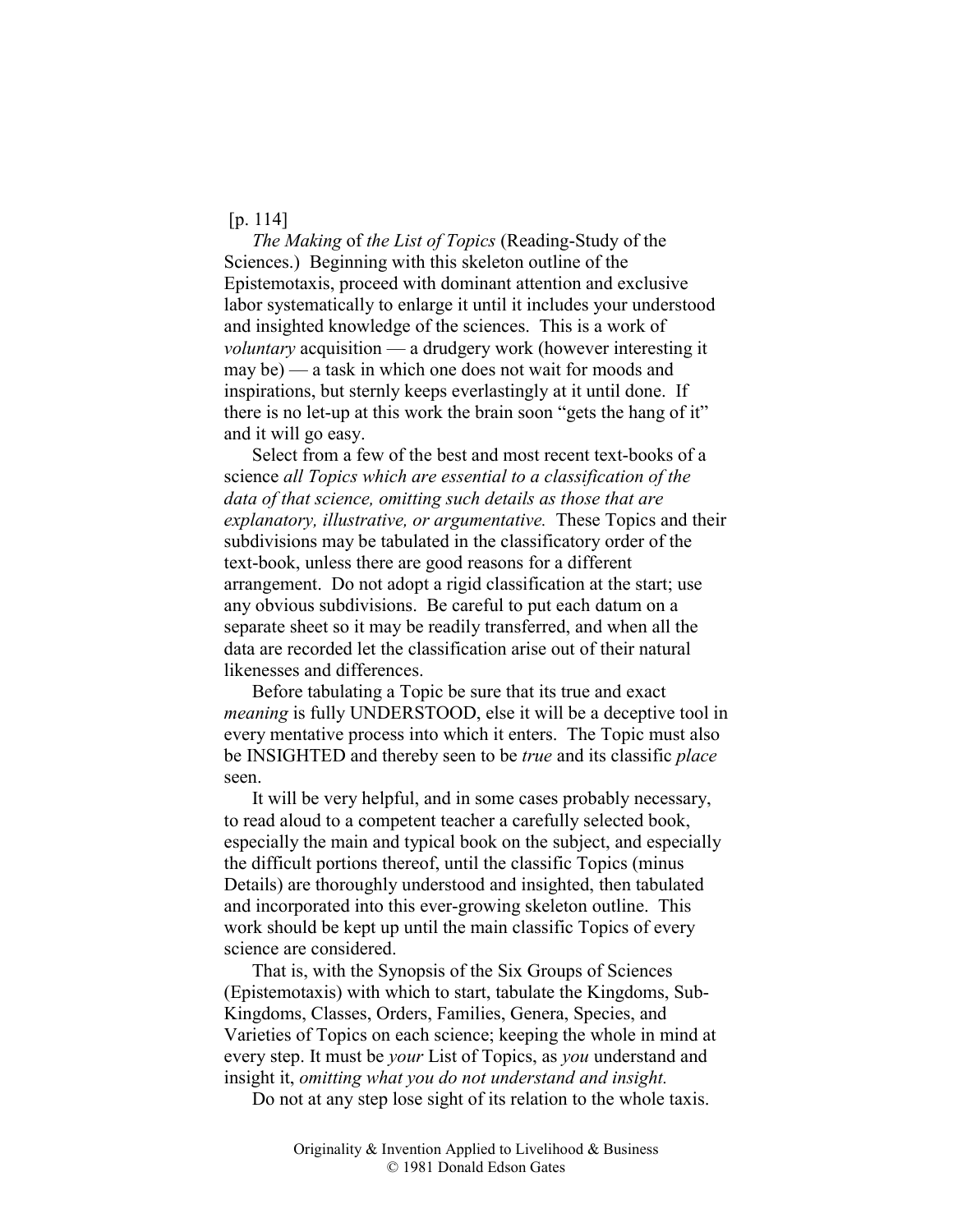Do not record any Topic until it has been insighted from a higher level as to its *truth* and as to its *place* in the taxis.

Do not spend time on subjects which do not at all interest you; do not make a List of Topics in chemistry if you are not now interested therein, if you do not find yourself thinking

### [p. 115]

chemically, if you do not use it in your heururgy (creative work). Do not tabulate the Topics of calculus if you have not learned it.

Do not concern yourself now about remembering the Topics you record. Be careful to state each Topic as briefly and compactly as possible, with its name and definition in a *synoptic sentence as introduction to each paragraph,* and let it go at that. You will have *no chance to forget it* when once you begin mentating systematically. Details of special subjects will be recorded as described later.

Your tabulated List of Topics should contain not a single Topic that has not been understood and insighted. The carpenter should not keep in his tool chest any tool which he does not know how to use, because he will be carrying it around as a useless burden, which would not be serious. But in the case of a Topic, if you use it and do not know how, you will get conclusions which are untrue or useless or harmful: the tool which the carpenter does not know how to use is simply in the way, but a misunderstood mental tool vitiates the mental process in which it is remembered as part of the content of that process.

The List of Topics need not be completed before use is made of it, but it should ultimately include the main and larger units of each science in each one of the six groups.

The List of Topics may be extended to include the significant technical or fine arts.

At the outset of the preparation of the List of Topics include only those which have been understood and insighted, and as soon as practicable it should be carried to the extent of *all that* can be understood and insighted. Include especially all Topics in which there is a predilective interest or which relate to genius-capacities. This rule augments and makes more definite your primary responses (predilections and genius-capacities) and secondary responses (impulses-to-do and purposes) to the Cosmic Process; that is, it augments and specializes that part of the student which is the basis of his meaning to himself and to the world.

The immediate purpose in preparing this List of Topics is to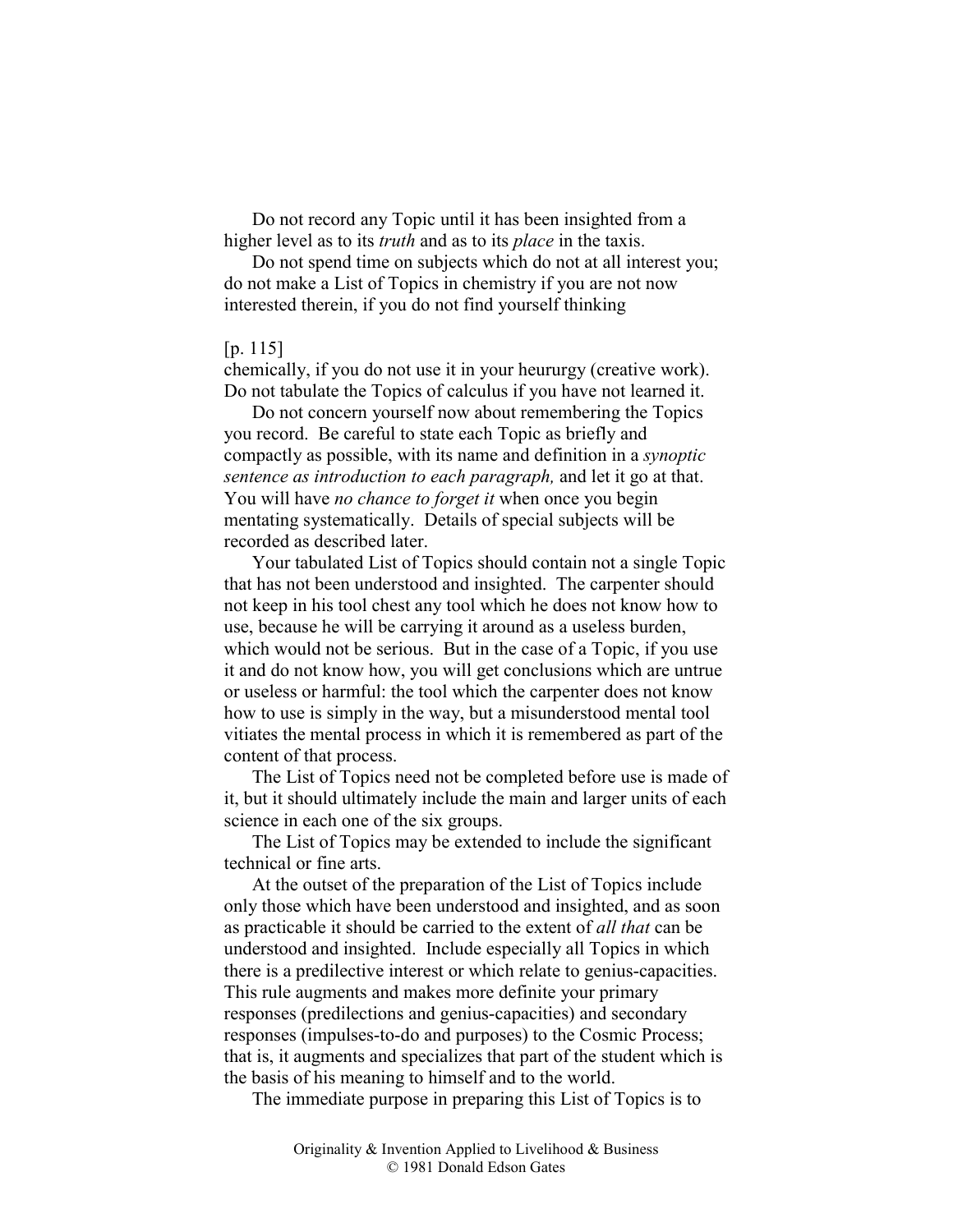use it as the concrete outline and summation of your reading-study of the Six Groups of Sciences. It is also used as one of the lists in Selective Seriated Mentation by which the Second List of Groups will be improved and extended and made into a Third List of Groups. Keep your immediate need in mind while preparing this List of Topics.

This reading-study of the sciences will enable the student at the start to acquire a general if perhaps somewhat cursory and superficial knowledge of the Six Groups of Sciences before especially mastering any part of them. He should acquire a

#### [p. 116]

comprehensive and bird's-eye view of the elements of not only what the world has done in science, but in invention, commerce, industry, creative work, and social affairs. He should also acquire as soon as practical a special knowledge relating to his originalitylines. If this study is not done, the student will bring too small an amount of mental content to bear upon any of life's problems; will not have sufficient mental content to efficiently think and feel and do; will not be able to bring *all* abilities adequately to bear on his practical affairs.

### 16. WORD-GROUPS FROM DICTIONARY

After the List of Topics has a majority of the classific headings included, then go through a standard dictionary and select therefrom each word which in any way would, on casual thought, seem to have some possible bearing on any heurotechnical lines, thereby bringing all named concepts and ideas of the race to bear on those lines. The words with their definitions as they are selected should be placed in their proper groups in the List of Topics of the Six Groups of Sciences and their subdivisions, unless they relate to the arts, in which case they are placed in the list of arts in *alphabetic order* without attempting to classify them. Then seek for the group the general term which most aptly names it.

Each Word-Group of the List of Topics should comprise every word that names any characteristically different phenomenon relating to the Topic, and if there are any unusual phenomena or relations of phenomena, special terms should be coined therefor. A Word-Group should be co-extensive with the mind's experience with that subject, because according to a psychologic law, no one word of such a group can be fully understood or over-archingly insighted unless all words of that group are understood and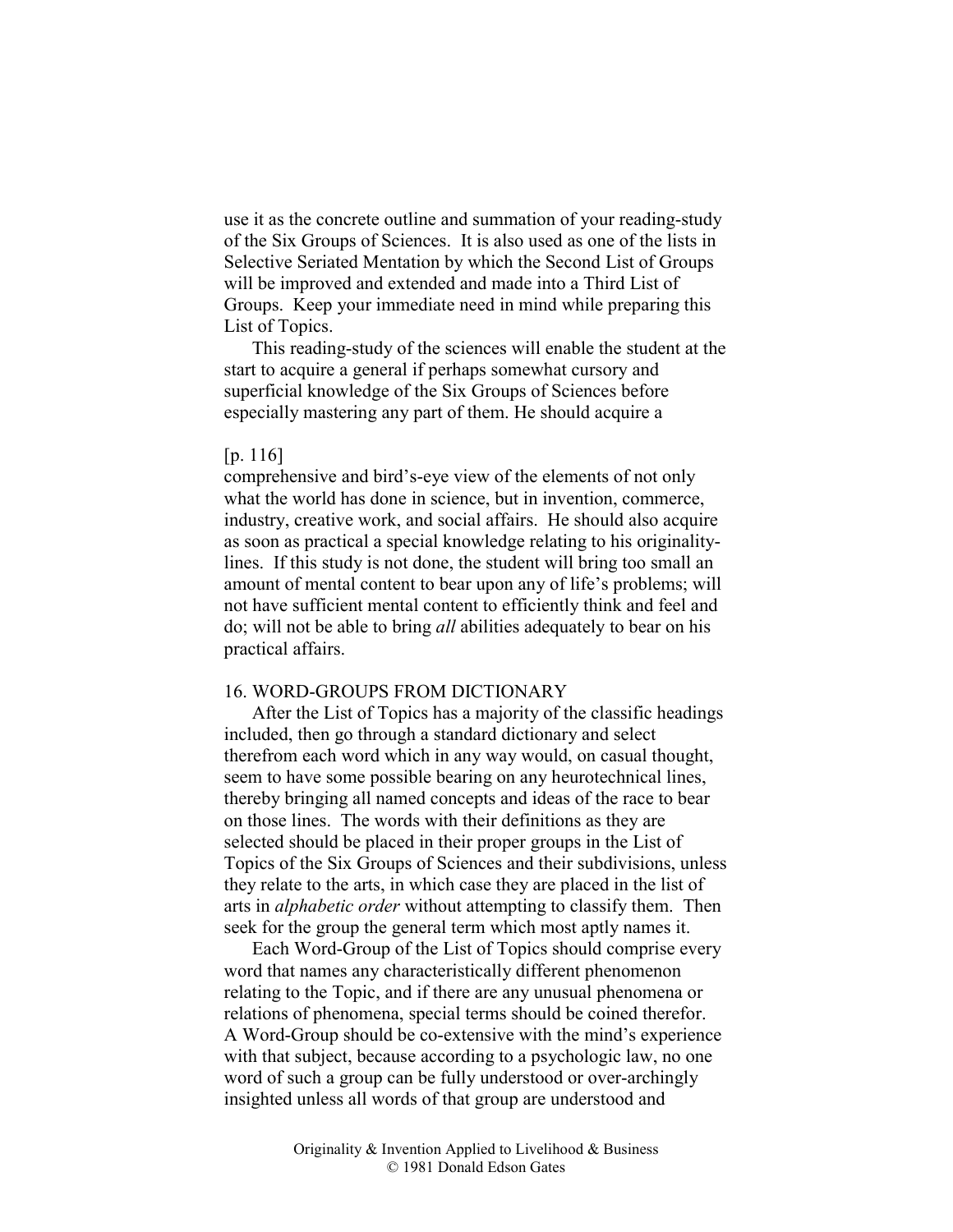insighted in their *differentiative* relations to *each other* and unless that whole Word-Group is fully understood and insighted in its relation to its superordinate groups.

Words of a Word-Group are to be learned by recognizing the finer distinctions between words in the same group (as correct names of facts and as synonyms and antonyms), by noticing the unnamed things in that domain, by taking account of the manytimes named things and of overlapping meanings of names, and later on by experimentally studying the phenomena to which they relate.

It should be fully understood that this process of getting at the meanings of words is *not* a matter of etymology or dictionaries, but of experimental observation and introspection and validation. The name is the symbol of an actual phenomenon; it is to that phenomenon, and not to the current usage of some language, that one must appeal to learn the true meaning of a word.

### [p. 117]

*The Test for Selection.* It will be obvious that this whole method brings one's *heuric* abilities and mental content into dominancy, giving to one's heururgy (heuric activity) a foremost place until the heuric urging is dominantly spontaneous, until heuric attitudes and methods become a habit and second nature. The whole bearing of this process of linguistic mentation is heuric: the sciences are learned heurically; the arts are practiced heurically; the whole life is lived heurically. Every datum in the List of Topics and Word-Groups is selected with direct reference to heurics, the test being, Does this word or Topic have any possible bearing on my power to make discoveries, or inventions, or do creative work, or to make money, or to organize persons?

*Example From Group VI* — *Cosmology.* The method of elaborating the skeleton outline of the Epistemotaxis into a List of Topics may be briefly illustrated by a few first steps with the sixth one of the groups of sciences, Cosmology. The problem is to collate as much of what modern science has thought and proved on evolution and history as the student has understood and insighted. For example, under the head of Evolution the student may find his predilective interest and understanding and insighting centering on such Topics as Darwinism, Lamarckism, Isolation, Mutation, Sexual Selection, Hybridism, Mendelism, Grafting and Budding, Cross-Fertilization. Having understood and insighted these Topics they are incorporated in the List of Topics.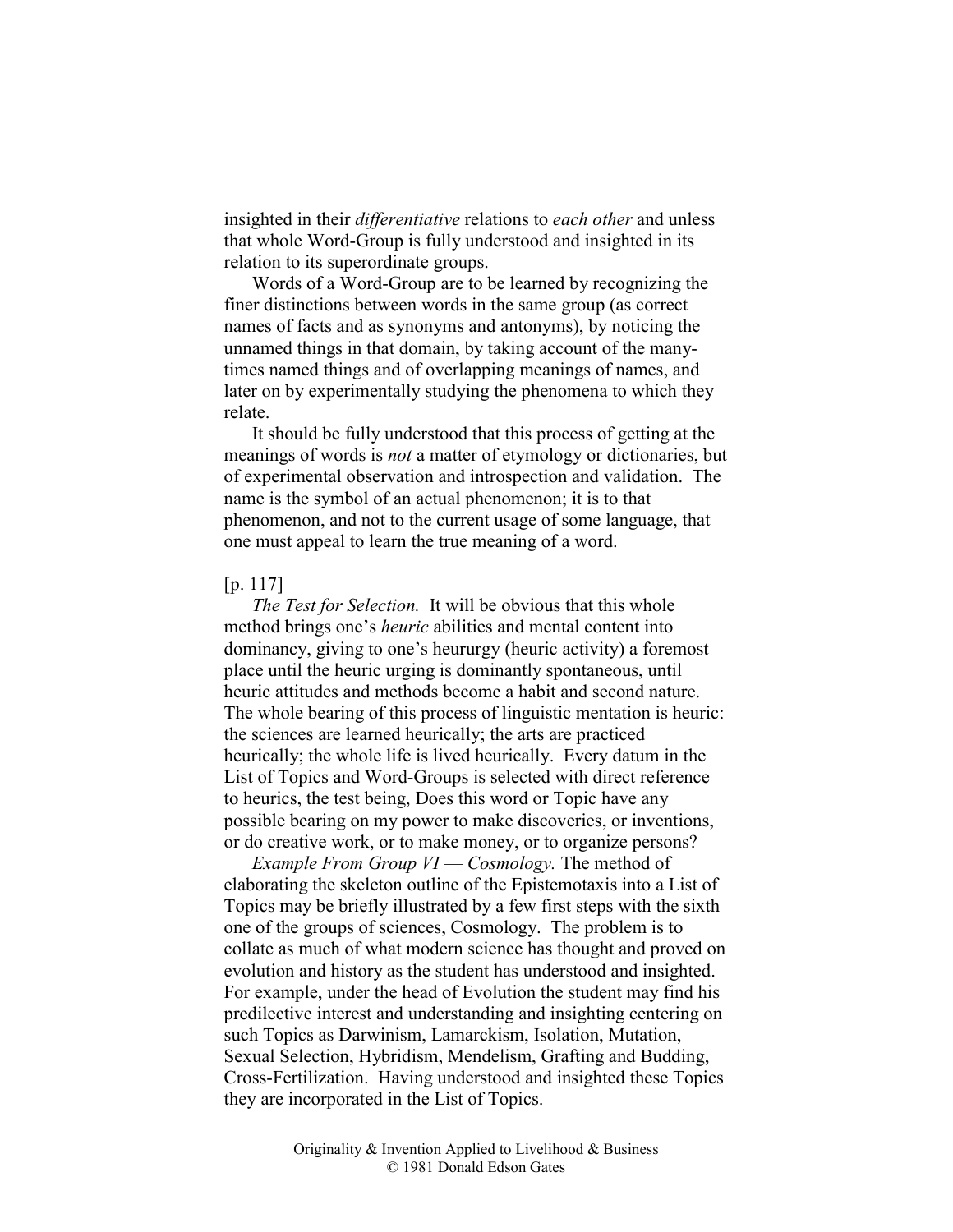Under History there may be recorded such things as the student knows about the origin, growth, events, and development of the Cosmos, of the Sidereal System, of the Earth, of Species, and especially of the Human Race and its Sub-Races, of Nations, of Countries, of Institutions, of Languages, of Sciences, of Art, of Law, of Religion, of Philosophy, of Persons, or of anything whatsoever that has had a beginning and can have an end. Only such Topics are used about which the student has an important understanding and insight, remembering that this subject is purely the history of a thing and not its science.

COSMOLOGY E V O L U T I O N (Cosmogenesis) INORGANIC EVOLUTION ORGANIC EVOLUTION PHYLOGENETIC ORGANIC EVOLUTION ONTOGENETIC ORGANIC EVOLUTION CAUSES OF EVOLUTION  $D$  a r w i n i s m L a m a r c k i s m I s o l a t i o n

[p. 118] Mutation  $H v b r i d i s m$ M e n d e l i s m G r a ft in g  $&$  Bu d d i n g Cross Fertilization **HISTORY** 

The student may have taken the trouble to secure from dictionaries, encyclopedias, textbooks, and a teacher definitions of these Topics which should be incorporated in the foregoing List. It should be remembered that it is no longer of concern, for instance, what Darwin *taught* but what Darwinism now *is.* That is, the definition should not begin by saying that "Darwin taught that the prime and efficient cause of evolution is ..." All needs will be fulfilled by stating that "An efficient cause of evolution is..." Any special theories which the student does not believe or understand need not be included. In fact the term Darwinism will serve only as a starting point; as a Topic covering several concepts or sub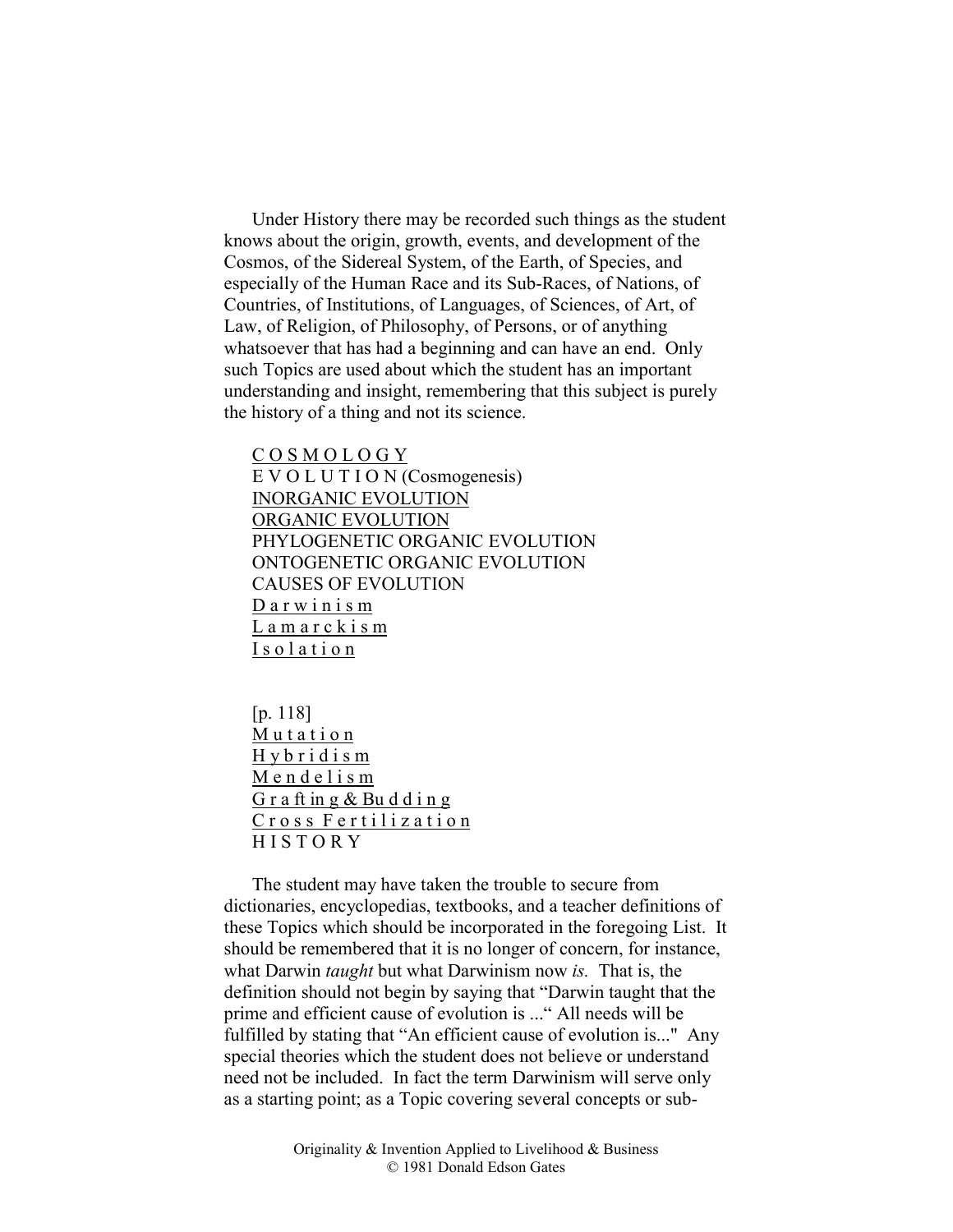Topics, each one of which needs soon to be stated separately. Malthusianism, Over-Population, Natural Selection, Variation, Heredity, and Sexual Selection are some sub-Topics that may arise. Instead of Neo-Darwinism the actual concepts or ideas or Topics contributed by Neo-Darwinians will be used.

Under these rules the foregoing very brief List of Topics will expand into the following brief List.

C O S M O L O G Y EV O L U T I O N (Cosmogenesis) INORGANIC EVOLUTION ORGANIC EVOLUTION CAUSES OF EVOLUTION Malthusianism

The doctrine of Malthus is that population tends to increase faster than the means of support, unless restrained by scarcity of the necessaries of life, war, voluntary restraint, or otherwise. It may be that Darwin would not have discovered the great principle of Natural Selection if he had not read and still further developed the Malthusian idea.

D a r w i n i s m

A prime and efficient cause of evolution of lower into higher organisms or vice versa (origin of species) is the selective action of the environment upon individual variations which are hereditarily transmitted (natural selection). It is a process analogous to the artificial selection carried on by breeders whereby distinct species have been produced, for Nature selects individual peculiarities which are of such advantage in any given environment as to cause the survival of the fittest (Spencer) for that environment.

## [p. 119]

. . . Neo-Darwinism: is a modification, limitation, or extension of Darwinism by more recent studies.

## L a m a r c k ism

Species have developed into other species by the functioning due to the *efforts* of the organism to adapt itself to new conditions and by the inheritance of the changes thus produced.

. . . Neo-Lamarckism is a further application and extension of Lamarck's views. Packard applied the term to those who, like himself (Cope and Hyatt), did not accept all of Darwin's ideas, but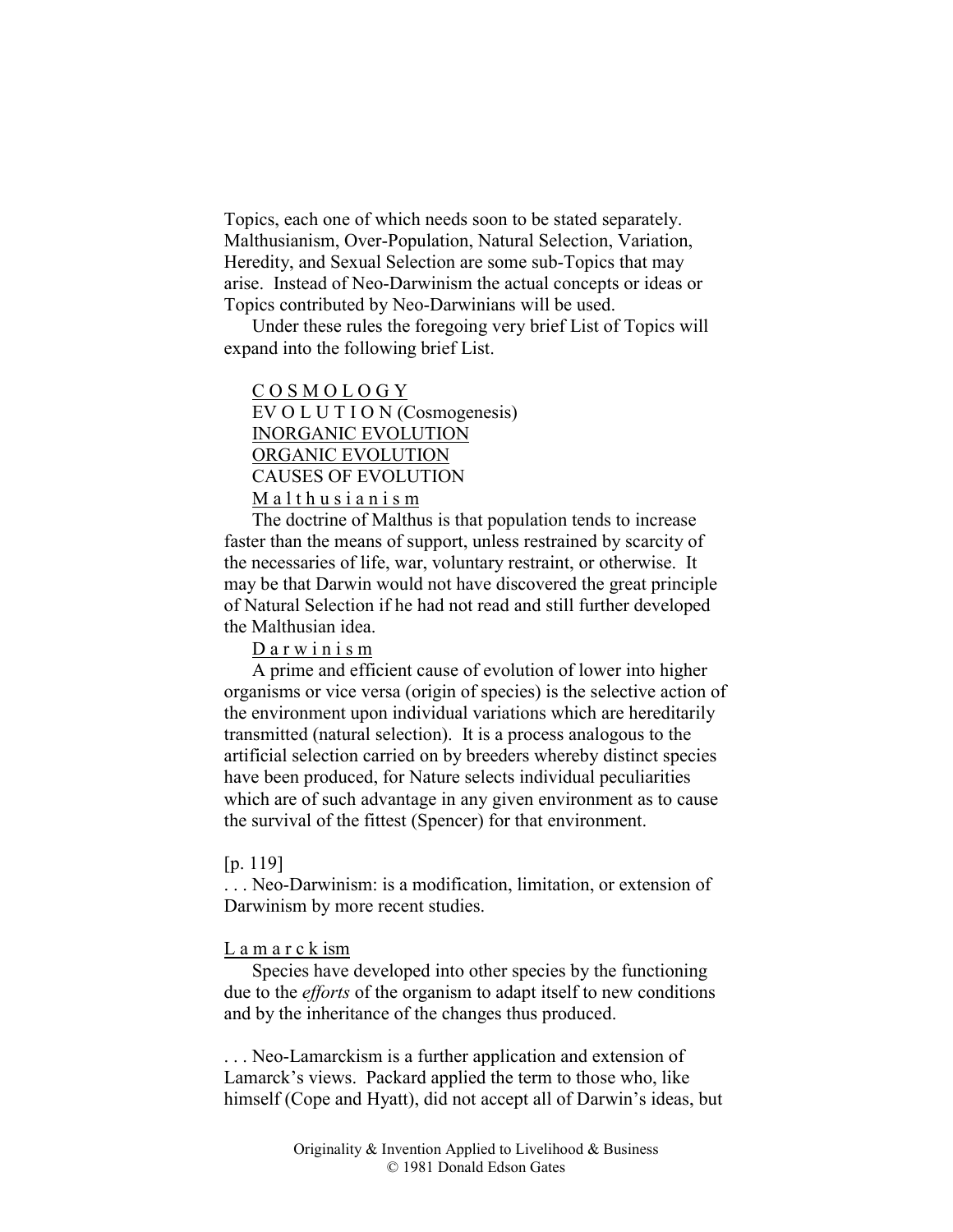sought to explain evolution by (a) fundamental laws of growth, by (b) the inherited effects of use and disuse, and (c) by environmental influence. In this belief in the inheritability of acquired characteristics they oppose Darwin and Weissman and most present opinion in a controversial subject.

### I s o l a t i o n

Without *geographical* and *physiological* isolation the Darwinian and Lamarckian results would be continuously swamped by the leveling effect of inbreeding.

### M u t a t i o n

Sudden and great variations (freaks), as pointed out by De Vries, give rise to new species.

## Sexual Selection

The individual preferences of the sexes for each other give rise to evolutionary developments.

### H y b r i d i s m

The interbreeding of one Variety (breed), Species, or Genus with another Variety, Species, or Genus, produces a *hybrid* (halfbreed, mongrel), as the mule which is a hybrid of the horse and ass, or as a cross between the Blacks and Italians in bees. Hybrids are usually infertile among themselves and with either of their parents.

### Grafting  $& B$  udding

Inserting into the stem of a plant a budding scion or bud from a plant of different kind thereby produces a different sub-variety.

### M e n d e l i s m

Gregor Mendel proved, for example, that whilst black Rosecomb bantams breed true and whilst white Rose-comb bantams breed true, when black is crossed with white the resulting hybrids are not of an intermediate color, but the offspring are all black like a parent; that is, black is *dominant* to white and white is *recessive.*  When the hybrid blacks are bred together they produce *three*  blacks to *one* white and these whites thence afterwards breed *true*  and throw no blacks but the blacks are of two kinds: PURE DOMINANTS which give only blacks even when mated with a white, and IMPURE DOMINANTS which behave *like the original hybrids* giving three blacks to one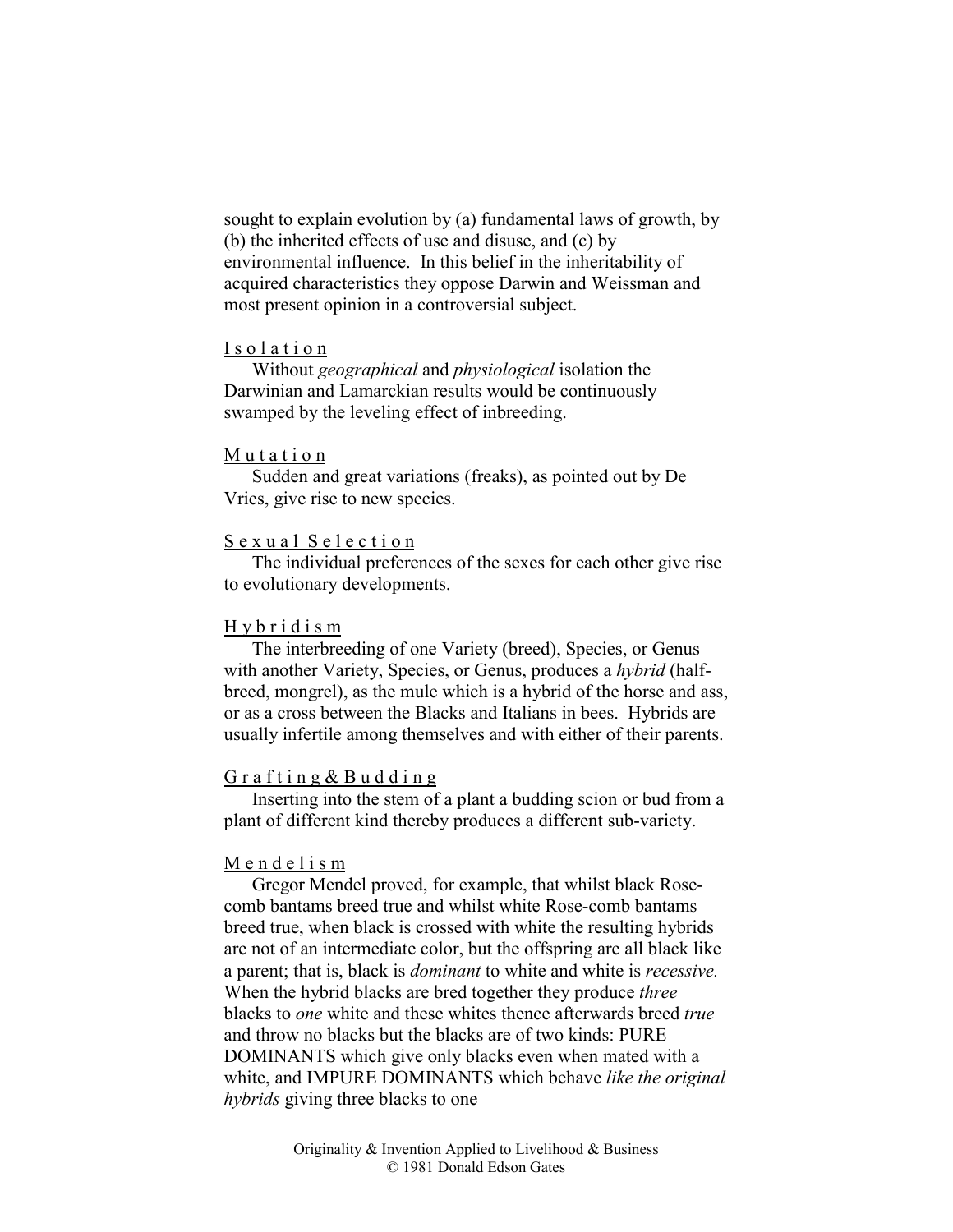### [p. 120]

white and these blacks or whites when mated with whites produce blacks and whites in equal numbers.

Any given germ cell contains only "whiteness" or "blackness"; it cannot contain both. When a "black" meets a "black" the result is a "pure dominant" black capable of producing only "black." When a "white" meets a "white" it gives rise only to "white." When a "black" meets a "white" the result is a "black" in *appearance* but it contains two kinds of germ cells, "black" and "white" in equal numbers, not "gray." When black mates with white, two black germ cells meet two white germ cells, which can *NECESSARILY* HAVE BUT ONE RESULT: namely, one quarter of the impregnation will be formed by the union of two black germ cells, one quarter by the union of two white cells, and two quarters by the union of a black and a white. These last will be black in appearance because blackness is dominant to whiteness where both exist in the same individual. Truly this fact disposed of much mysticism and sentimental "elective affinities," and laid the basis for modern findings about chromosomes and genes.

## Cross Fertilization

A flower of one variety fertilized with the pollen of another and different variety, species, or genus, gives rise to a new variety, species, or genus.

*Example Under History.* Under the Kingdom of History is shown the taxonomic relations of the English language to the races of mankind, basing the classification of the races on a single characteristic, the *hair.* This ethnotaxis might be based on some other characteristic, such as the chemical content of the blood, or on the skull (dolichocephalic, long-skulled; mesocephalic, medialskulled; and brachycephalic, broad-skulled). Quaterfages might be followed and divide the races according to color into the white race (Caucasian, leptorhine, Eurafrican), the yellow race (Mongoloid, mesorhine), and black race (Negroid, Ethiopian, platyrhine). It might be based on general ethnological grounds like Brinton's classification, or on any characteristic which serves the purpose of our exposition. As the need for a true taxis begins to be seen it will more and more approach a psychological taxis (psychotaxis), and the first step in that direction is a classification of races according to the languages they speak, because it more nearly corresponds to mental differences than any other except an actual psychological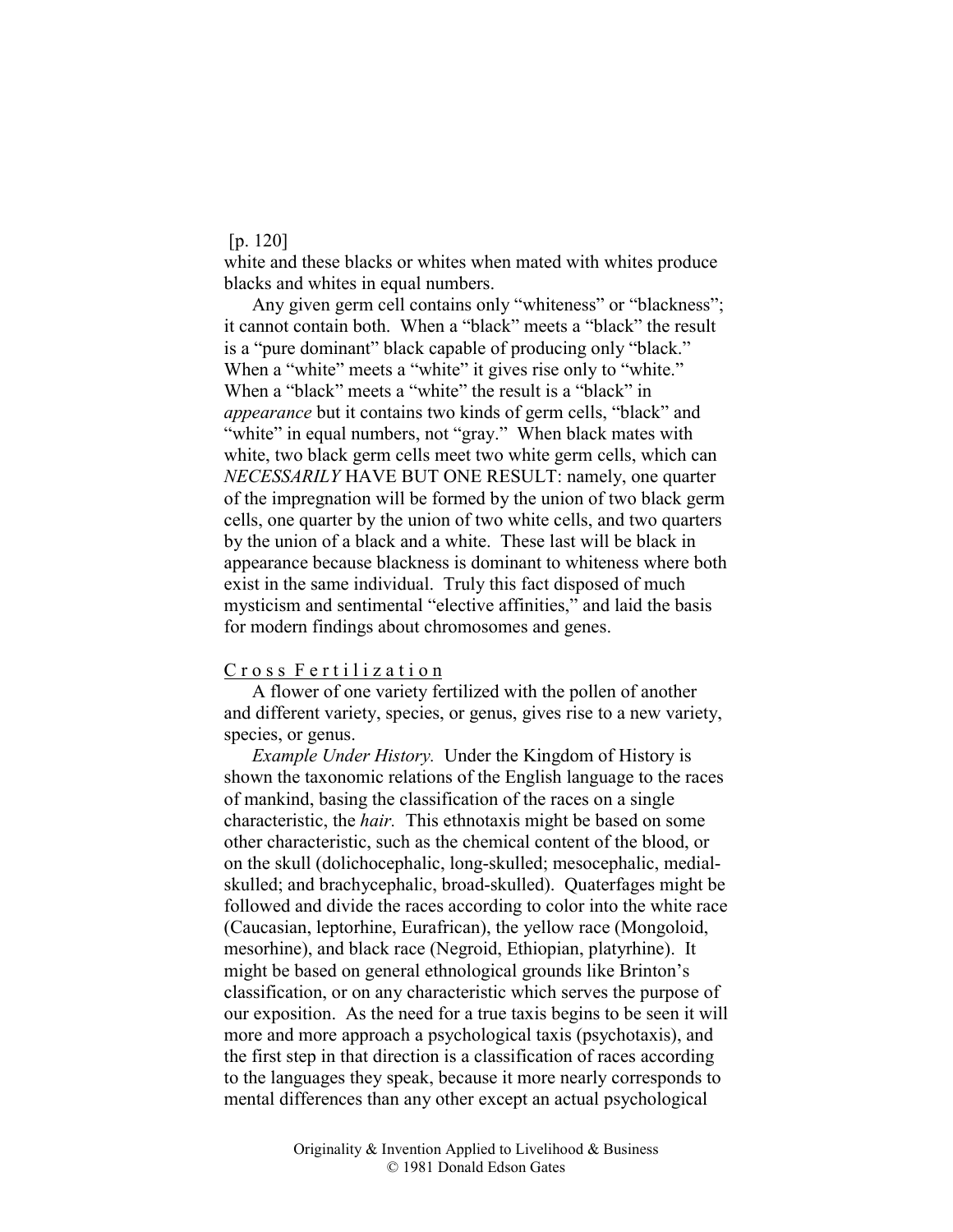analysis of human minds.

### H I S T O R Y

The history of a thing is an account of something that has had a beginning as a differentiant or integrant, of what has gone before, and which has a period of growth, maturity, and has had

## [p. 121]

or will, presumably, have an end.... The history of a thing may include an account of its direct antecedents and also of its direct consequents; and of its relations to other like or unlike things

 . . .The history of a thing is an account of one of the results or achievements of The Cosmic Process. . . . Each given thing generally includes, as sub-units, a number of other things, each one of which has a separate history; and each given thing is generally a sub-unit of some larger thing, with whose history it is bound; that is, history is always an account of a taxifunctional Cosmic unit. It is always a concrete synthesis of all the multifunctional influences and conditions that affected it. That individual and social histories are psychological processes are further insights into history.

# HISTORY OF INORGANIC THINGS HISTORYOF ORGANIC LIFE HISTORY OF PLANTS HISTORY OF ANIMALS Invertebrata V e r t e b r a t a M a m m a l ia

M A N (Homo sapiens)

Man has long been classed as one of the primates (monkeys and man); all attempts to separate him taxonomically from animals, except in degree of development, have been scientific failures.

Alfred Russel Wallace has made such an attempt. U L O T R I C H E S (Wooly Haired) LOPHOCOMI (Tufted Haired) PAPUANS N e g r i t o s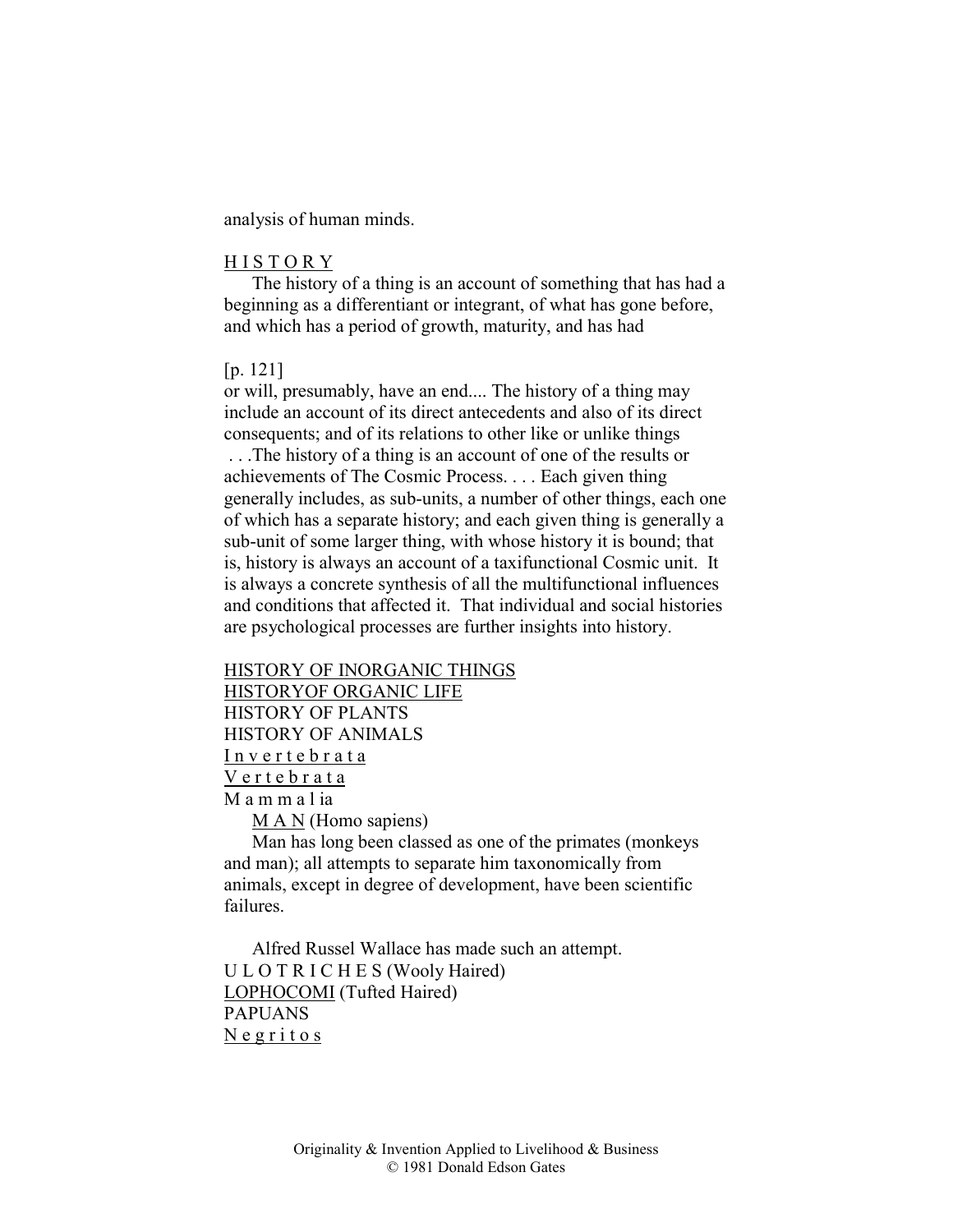P a p u a n s M e l a n e s e Tasmanians **HOTTENTOTS** Hottentots B u s h m e n ERIOCOMI (Fleecy Haired) **KAFFIRS** Zulu Kaffirs B e c h u a n a s Congo Kaffirs **NEGROES** Tibbon Negroes Sudan Negroes  $S$  e n e g a m b i a n s Negritians

[p. 122] L I S S O T R I C H E S (Smooth Haired) EUTHYCOMI (Straight Haired) AUSTRALIANS North Australians South Australians MALAYANS S u d a n e s e P o I y n e s i a n s M a d a g a s c a n s **MONGOLIANS**  $Indo$  – Chinese  $Cores - Ja$  p a n e s e A l t a i a n s U r a l i a n s **ARCTICS** H y p e r b o r e a n s  $E$  s  $k$  i m o s EUPLOCOMI (Curly Haired) AMERICANS North Americans South Americans C entral Americans P a t a g o n i a n s DRAVIDAS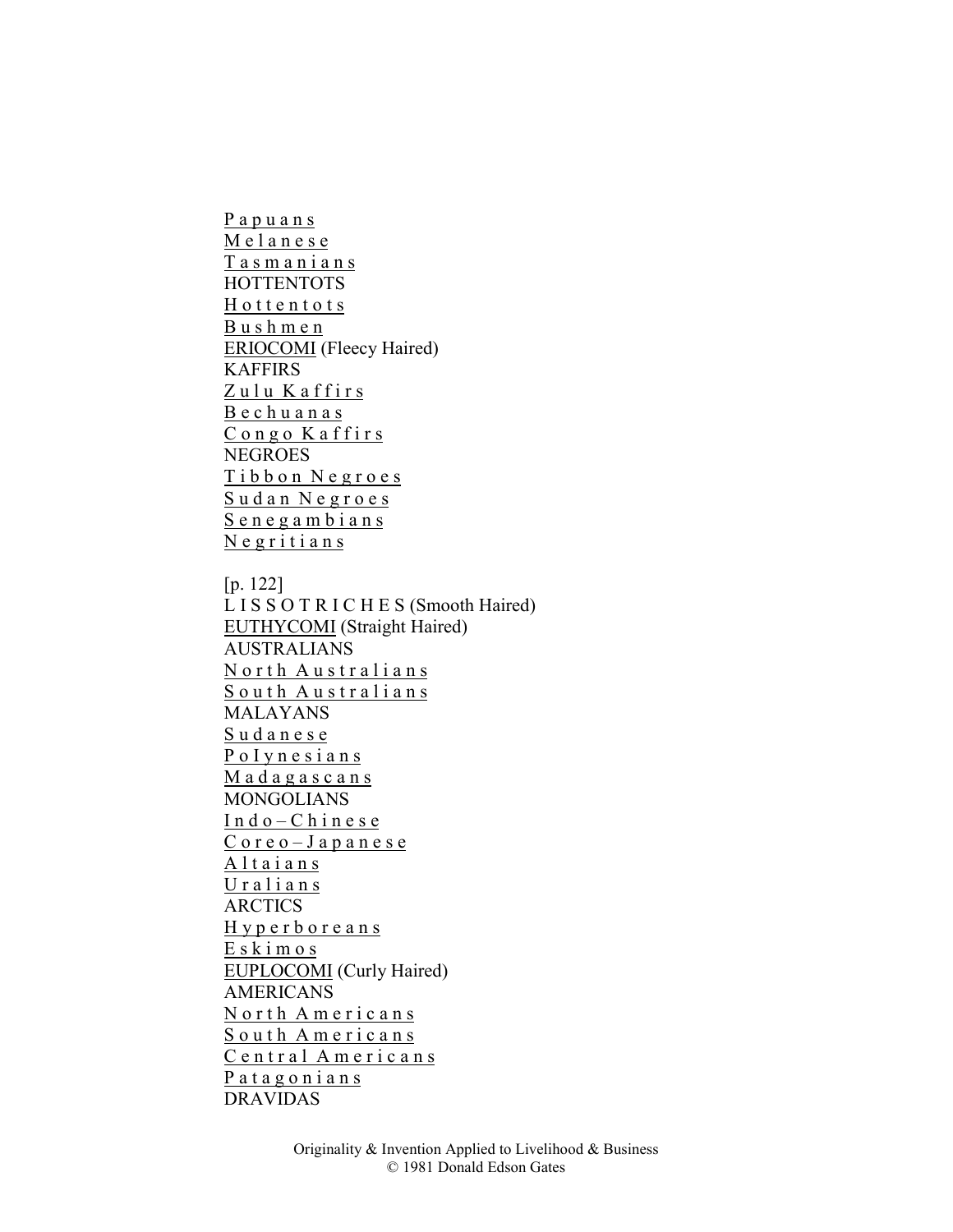D e c c a n e s e S i n g a l e s e NUBIANS S h a n g a l l a s  $D$  o n g o l e s e F o o l a h s MEDITERRANEANS Caucasians B a s q u e s S e m i t e s  $I$ n d o – E u r o p e a n s (Aryans) A siatic Division Indic Iranic European Division Celtic Italic Hellenic Slavic Teutonic High Germans Low Germans

[p. 123]

- (a) Gothic
- (b) Saxon
- (c) Platt-Deutsch
- (d) English
- (e) Dutch
- (f) Friesan

Scandinavian

HISTORY OF NATIONS HISTORY OF LANGUAGES HISTORY OF INSTITUTIONS HISTORY OF PERSONS (Biographies, Autobiographies) HISTORY OF THE SCIENCES HISTORY OF THE ARTS HISTORY OF RELIGIONS HISTORY OF PHILOSOPHY HISTORY OF THE EARTH HISTORY OF THE SIDEREAL SYSTEM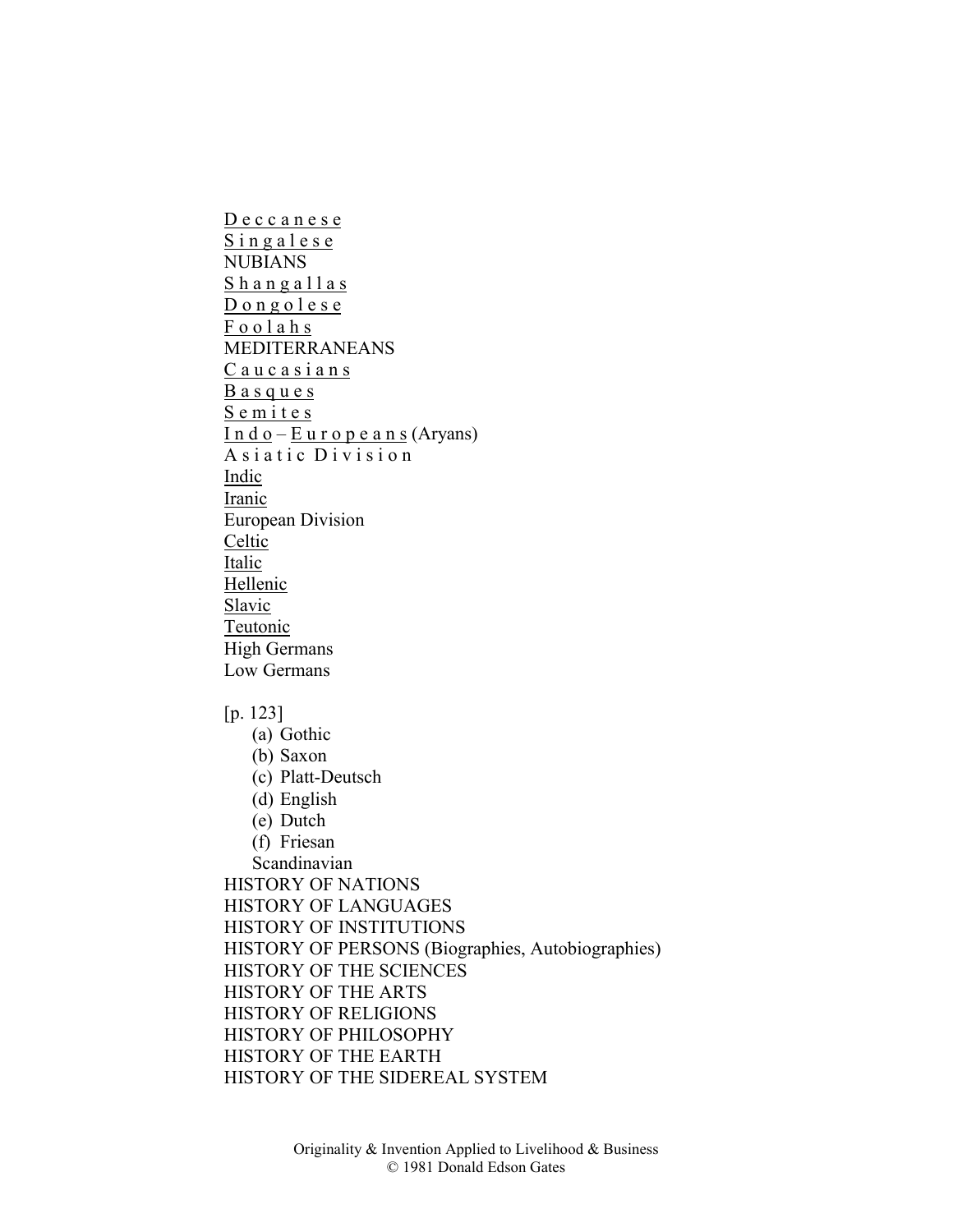*Word-Groups* for *Cosmology.* Having carried the List of Topics to such a degree of completion that a majority of the classific headings from Super-Kingdoms down to Details shall have been included, the student may then go through the dictionaries of his vernacular and other languages and select for the Cosmological Word-Groups all those words which relate to that subject, classifying according to the taxis of this Group in the List of Groups. Select all words insofar as they name some definite Topic or concept that has not been otherwise named and included in the Word-Groups. Out of these words, by segregating them will arise Topics not otherwise obtained. As these words are the names of all that the human race has thought upon these subjects, the cosmological list will ultimately be completed so as to include every classific group of Topics belonging to that subject.

An exposition of the cosmological List of Topics (including, of course, the Word-Groups thereof) will cover the whole ground of human knowledge of that subject and will give the student's individualistic view-point of that knowledge, which is the viewpoint from which he will be able best to express his personality and handle his affairs.

*Other Groups of Sciences.* Having done this work for the Sixth Group the student will in the meantime also have done the same (or will have started to do the same) for each one of the other science groups. He should acquire understandings and insights of all the main classific and coordinate headings in each group from the super-group down to Details in each one of the sciences of the Six Groups, being careful to observe the orderal series of subordinations.

### [p. 124]

In order that it may be done in two or three years it will be necessary not to make the groups too large at the start.

These main Topics should be divested of argument and of the opinions of their protagonists, and should constitute an approximate taxonomic outline of the subject.

This List of Topics should be kept classified and tabulated not only on paper but (omitting Details) it should be kept active as a conscious taxic whole (Comprehension, as described in the 4th Stage) in the mind; visualized, understood and insighted as a Whole.

If the student has more than ordinary ability in philosophizing, he or she may undertake a *systematic* literary exposition of the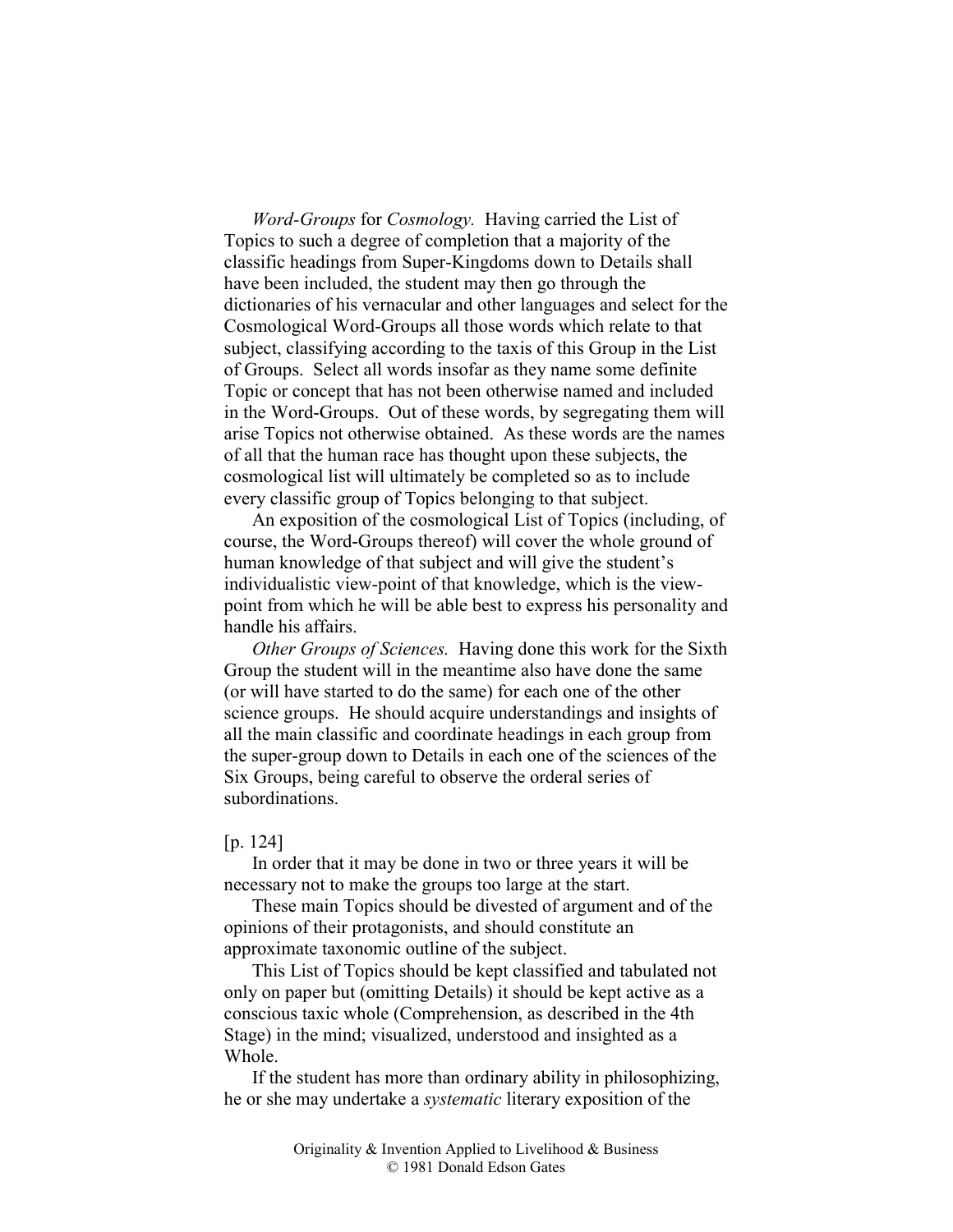whole subject of the Six Groups of Sciences as known to the world, but as interpreted from his view-point. Now the more carefully the student shall have selected the Topics and Details with reference to the needs of his primary responses (predilections and genius-capacities) the more surely will such an exposition be a true expression of his personality and the more efficient will it be as an aid towards the realization of his personurgy and other purposes, and the more surely will it be a timely aid to the world. Provided, of course, that the student have definite predilections and genius-capacities and normal purposes at the outset. Failure to give a full and genuine expression to one's personality, if it be heuristic, will be a deplorable loss to the student and a greater loss to the world.

*Details.* The word Details, capitalized, is a technical term signifying the *data* under any classific heading, but not the definition of that heading. Consequently in the first outlines of the List of Topics the Details will be mostly grouped under the last orderal term, or at least the last few orderal terms of a taxis, such as the Variety or Sub-Variety. Thus under History as outlined in the foregoing classification, the first eleven orderal terms from History of Inorganic Things to Papuans are simply to be defined, no data being given thereunder except as "dotted sub-headings" as in the case of Man. The actual Details will begin under Negritos; going further down the column, Ericomi and Kaffirs are classific terms that need to be defined, but under Zulu Kaffirs comes the scientific description of things; namely, men, women, and children of that kind, their customs, and other data.

The distinction between classific terms Topics and Details will best be conceived by a study of actual Lists of Topics and in no other way will they be practically understood and insighted. In the same way, it is only by studying the Topics and Details of a science as a whole and its relations to other sciences that epistemology and taxonomy can be practically understood and

## [p. 125]

## insighted.

Having once made a taxic outline of the Six Groups of Sciences down to the Details, the student will thereby be greatly aided in classifying the words of his vernacular. Having this orderal series once established, it is only necessary to put the words in their "pigeon holes," until all the words belonging to any and every group shall have been tabulated.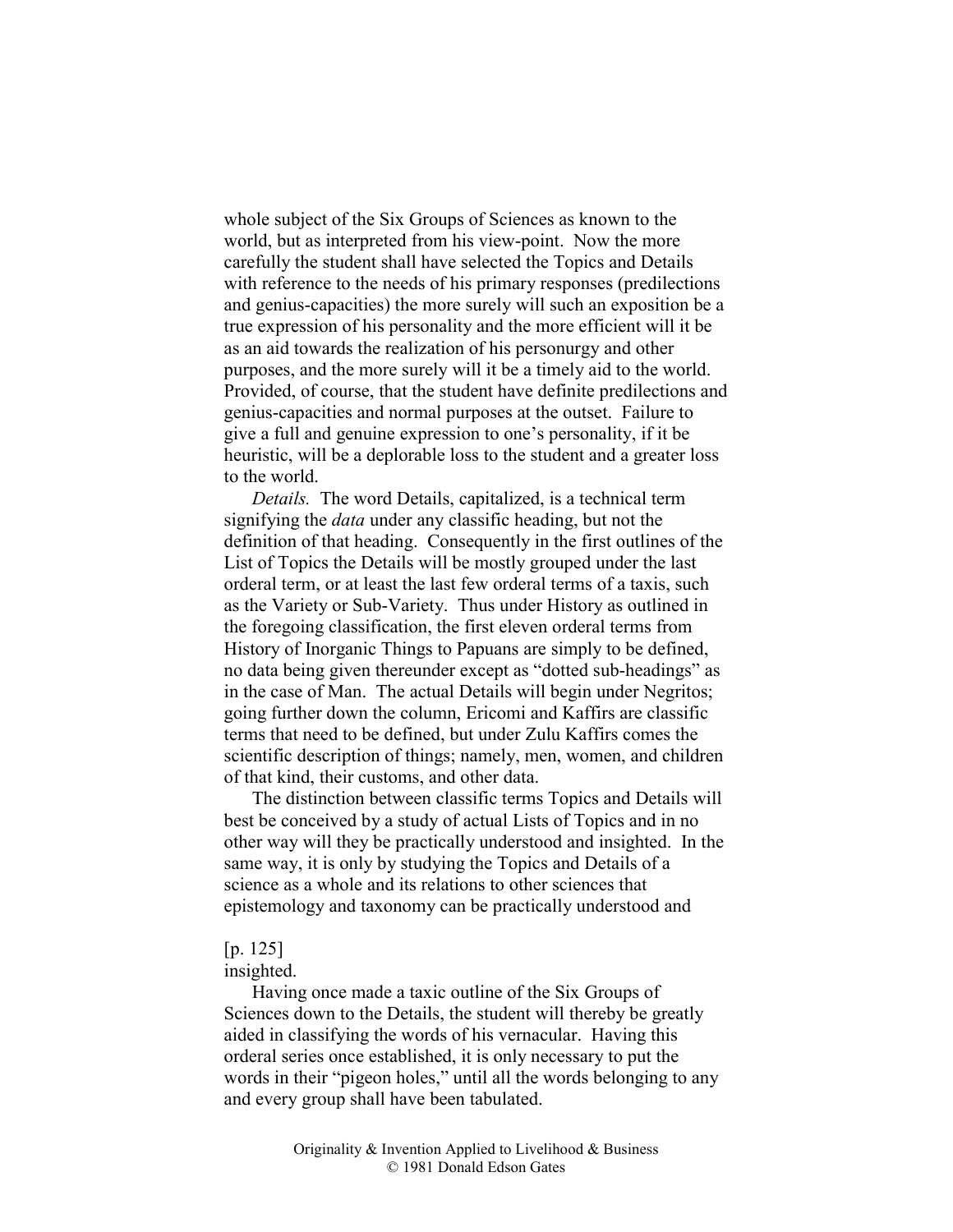The Details under each heading apart from its definition, should be recorded or referred to *and not remembered,* the purpose being *not to burden the mind with remembering them.* The record of, and reference to, Details should be such as to facilitate immediate access to them at any time, day or night, in a minute or two, so as to be able to use them in completing any train of thought that may at any time be going on. The record of Details must be of such a nature that additional data, whether of notes, clippings, or books, may readily be added thereto, the filing cabinet or system corresponding to the typed List of Topics. The ordeal arrangements should be followed in the arrangement of cases and drawers and bookshelves. This systematic omission of Details and this special method of reference to them, relieves the mind of most of the burden of mentation and makes Comprehension practicable.

The student *should fully appreciate the stupendous fact* that an active Comprehension of the main classific Topics of any science (if each one is actually understood and insighted and taxically related) amounts to a practical *mentative mastery* of that science, with all its Details pigeon-holed for ready reference by a method that is *far better than the memory.* Every time a new Topic or Detail is recorded in the List of Topics, the mind refunctions the comprehension as a whole with reference to that datum. Every datum thus recorded is ever after ready for mentative use, and is in the meantime *growing* with the comprehension as a whole. It is a twig on the living body of the whole and not a dead stick on the ground to be brushed aside and forgotten.

Startling, is it not? to be told that a properly recorded and classified collection of validated Details is far better than the memory of them! This artificial memory does not forget things. It *never forgets* a single detail committed to its care and remembers it *precisely* as the datum was given to it. Of what memory can this be said? It can recollect its whole content and any part of it much more *quickly* than the natural memory; even that note made half a century ago, and just as completely and accurately as it was then in the mind. This artificial memory, moreover, does not burden the attention; it does not use up mental energy; it leaves the mind free to use only its orderal

[p. 126]

Topics in its mentative work with no cumbersome baggage attached to each Topic.

*Order of Preparation.* Whilst all six of the groups should be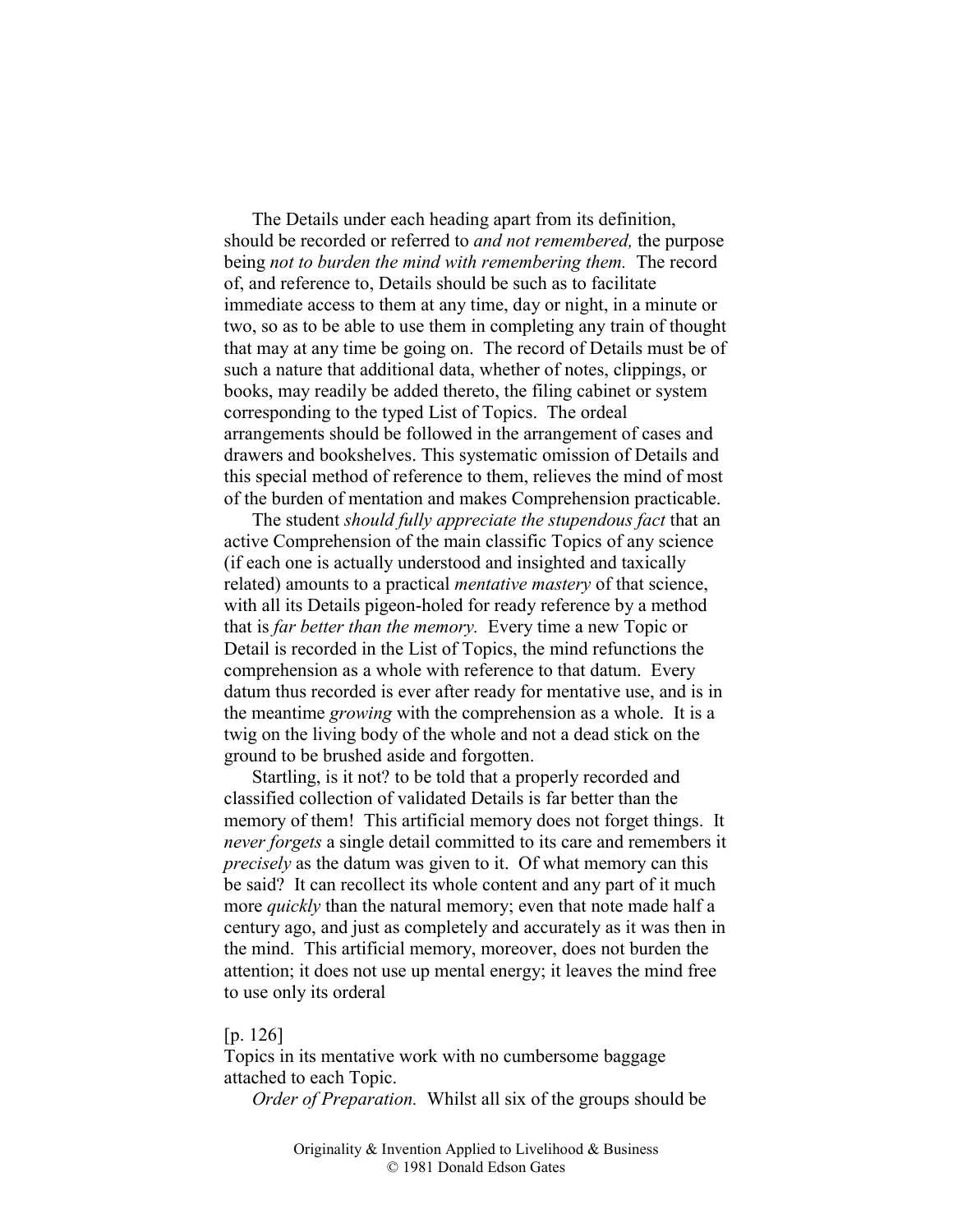kept about equally developed insofar as the main classific units are concerned, there should never-the-less be a greater than the average development of those Topics and sciences in which there is (a) predilective interest; with a still further development of those subjects relating to (b) special abilities; with a still further development of those subjects relating to (c) genius-capacities; and with a still further and *very special* development of those Details relating to the student's (d) *purposes* at any given time.

This is the order of importance for *general* preparations. The reverse is the order for *special* preparations.

*The First Level of Individual Linguistic Mentation.* To build in one's mind and out of one's actual experiences *that have been named*, group of names that are coordinate, each group including all the names furnished therefore by one's vernacular, learning their exact meanings and their synonyms and antonyms, segregating related groups under superheadings and subdividing groups into subgroups is to make Kingdoms, SubKingdoms, Classes, Orders, Families, Genera, Species, and Varieties of the words of a language. No words are used except those whose meanings have actually been experienced or insighted, and thus linguistically to cover the whole domain of knowledge is the first level of Linguistic Individual Mentation. Linguistic mentation is of course a *mental process;* the result of a wider and more nearly true mental content, a more inclusive and exclusive conceptuation, a clearer and more efficient ideation, a higher thinking. These Word-Groups are steps in this mental process. By this method you may most quickly make your acquaintance with the Six Groups of Sciences, provided that each Topic is fully understood and insighted and known in its relation to the whole science to which it belongs and to each other science; and that you get with reference to it the normal and helpful purposive relatedness thereto, which is vitally important. The moment you do not *feel* the relatedness of a bit of knowledge to your life interests, here or hereafter, your knowledge becomes worthless.

Your List of Topics will be your first inventory of your relevant mental content, free from trash and theory and including all domains of the known. It will be the first systematic marshalling of the whole body of your actually understood and insighted knowledge-content from each domain of each science of each one of the Six Groups of Sciences. At the outset of your work with any science, you should insight it as a *whole,* as a classific whole, clearly demarcating in your understanding its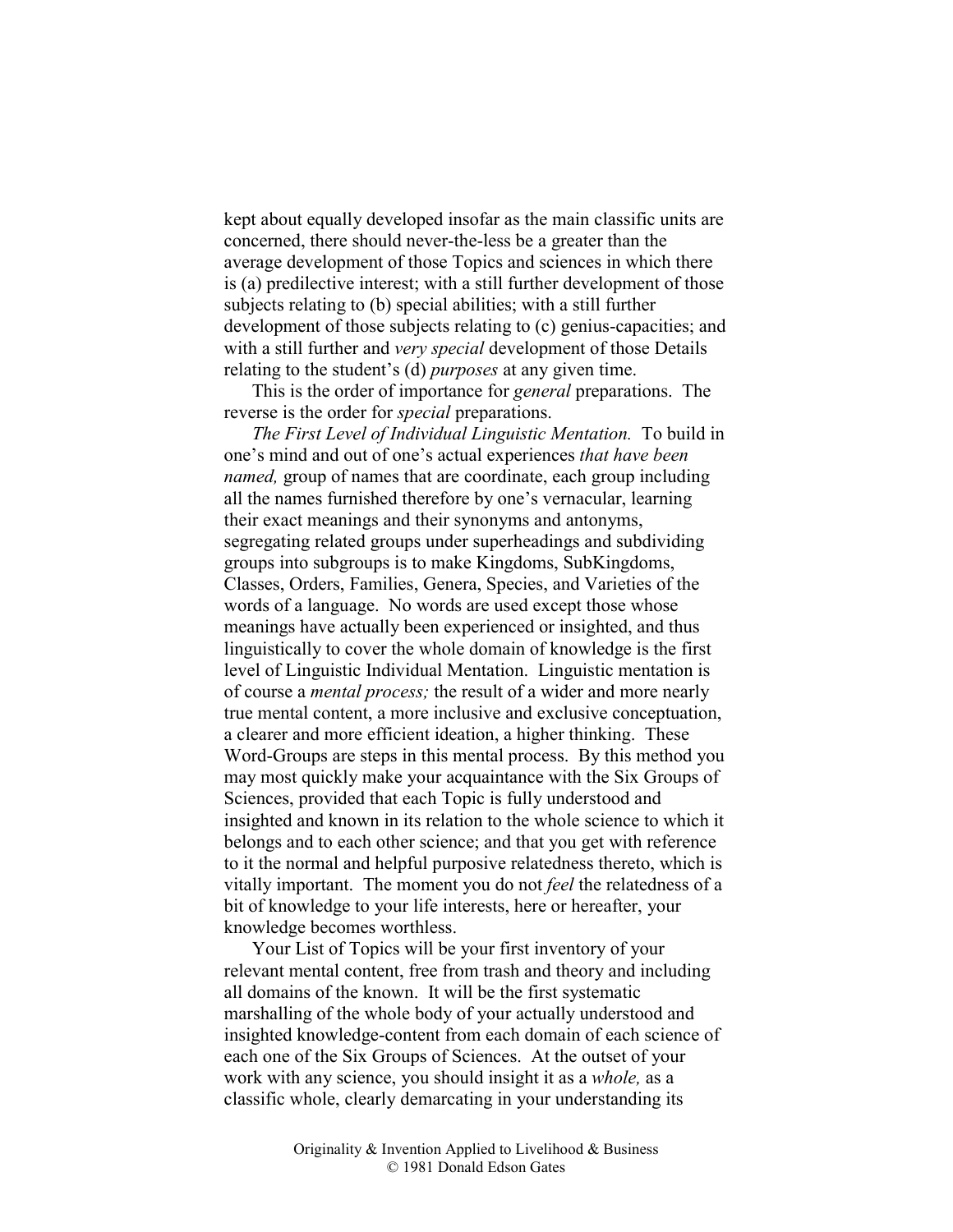scope and nature and its relation to each one of the other sciences and to science

## [p. 127]

and philosophy, industry and art, generally. When this step is accomplished you should do the same with the Sub-Kingdoms Classes, Orders, and Families of that science. Finally, you should acquire an understanding of each main thoughto-ideative and each concepto-imagive classific unit, and should insight it. This step will finish the conquest of that subject, because the multitudinous details that cluster under each Topic need not be remembered, they are looked up when needed, and the fore-going training will have taught when to look them up. This practice saves about *ninety percent of the time and labor required to learn a science; it makes it* practicable to learn the main classific units of all the sciences.

In this way you will not get lost in details; you will keep aware of your relatedness to the Whole even while immersed in a flood of details. You will get in the habit of using your knowledge-content as a *living, dynamic* whole and will know your mind to a more effective degree than could be achieved in any other way. This relationing of each Topic with each other Topic with which it has causal or any other relation produces an ideo-thoughtive functioning of the whole group of classific units in the mind and brings out the functional relatedness of the individual to the Cosmos, not merely as an epistemologically apprehended fact but as an actual and efficient going-on. Only in this way do you ever get fully to know a Topic and can fully understand and insight it. You thereby build up a systematic mind-content out of useful knowledge instead of useless and untrue trivialities; and the processes with which you mentate are thereby trained.

*Advantages of List as Synopsis.* The advantage of such a synopsis of one's knowledge is very great: it accustoms one to using it as a whole, to comprehending it as a whole, to understanding each part in its relation to the whole, to remembering details as belonging to each Topical Place in the taxis of the whole. It enables the eye greatly to aid the memory and the mentative process; it is a guide to an ever more and more true classification and a constant incentive to a more complete classification. It will be a useful guide only to the extent that it is a true classification. It prevents one from forgetting important portions of his knowledge in their relation to any subject. That this fact is important is proved by the experience of every discoverer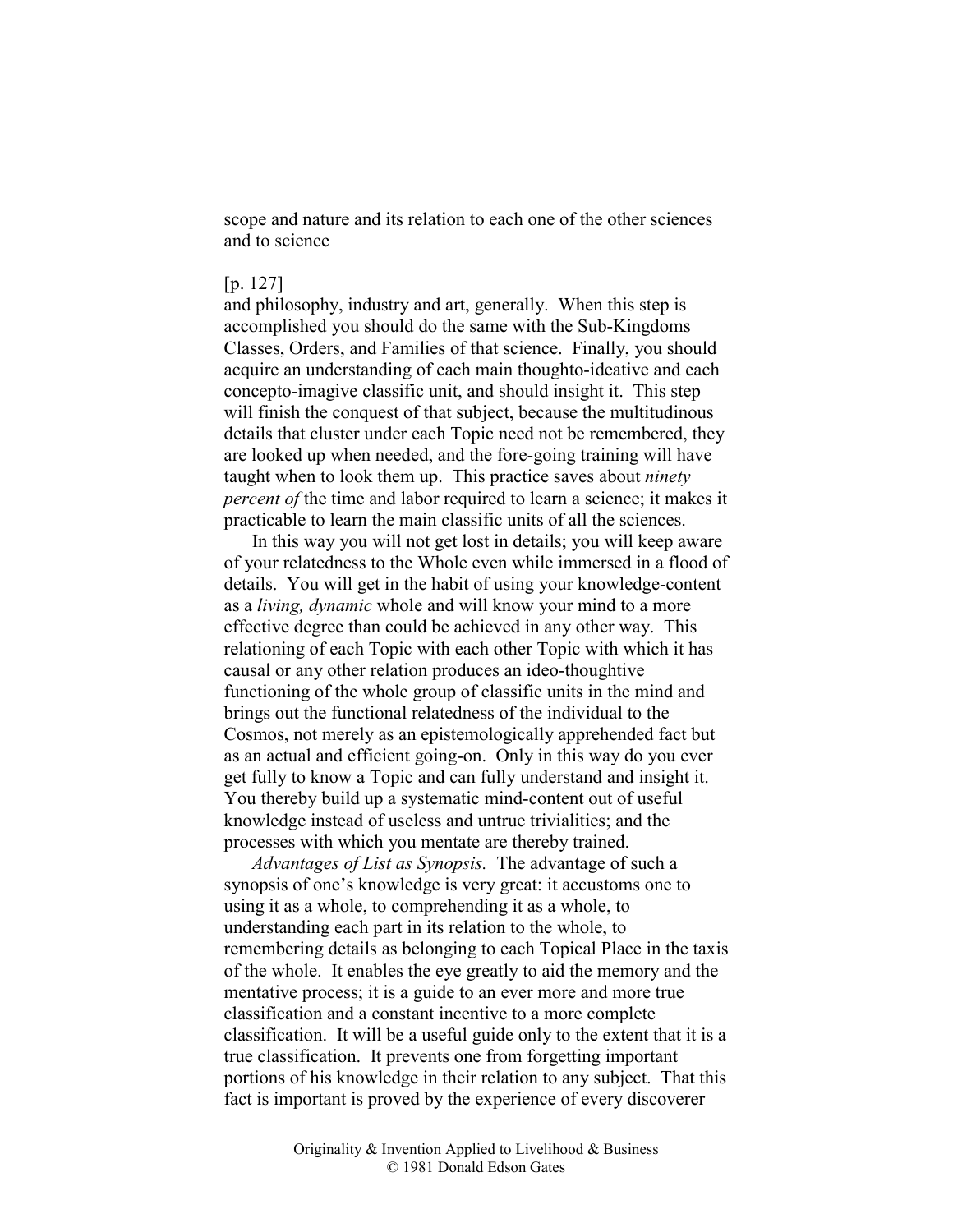and inventor who says, "If I had only thought of that in connection with that subject I would have been the discoverer or inventor thereof."

*Importance of Complete Lists.* Why should not every thinker make use of every precious Topic that has been achieved by the race to date, especially when it is so easily done by means of a

### [p. 128]

List of Topics. Easily? Yes, but it will take time and much systematic reading to get a List complete. The author had psychologic Lists at which he had been cumulatively at work for thirty years, and yet every now and then would add a new Topic not merely one that had been recently discovered but one that was known ten or twenty years before. As a heurist one demands a *complete* List; he wants it to contain every known Topic relating to the group being used, else he will be deprived of data of importance, not merely as data in and of themselves, but far more important as understandings and insights contributed to his understanding and insight of the whole. Only by keeping at it a number of years can a List become approximately complete. Look for instance, at the growth of the English dictionary, which is an alphabetical List of Words; see how gradually it has grown and how incomplete it still is.

*One Comprehension the Purpose.* The purpose of all this work is to get the student's *available* knowledge-content of the sciences recorded and classified in the most accessible form, so that it may be seen and understood and insighted as ONE COMPREHENSION with any part thereof capable of being referred to in a serial or orderal manner, without, through lack of memory, skipping any parts that have been known and without omitting any that could have been easily known. In this way only can the whole of the knowledge-content to which the student by *ability is eligible* be brought to bear mentatively upon a heurotechnical subject.

*Augmented Intellectualization and Expositional Vocabulary.*  This synoptic study of the sciences and arts — this placing of a new term in its proper place in that synopsis — this causal consideration of each word in the dictionary in order to select those which in any way belong to heurotechny, requires the giving of sufficient attention to the meaning not only of the selected words but also of every word that is not selected to enable the mind to determine whether or not it is wanted in the List of Topics and to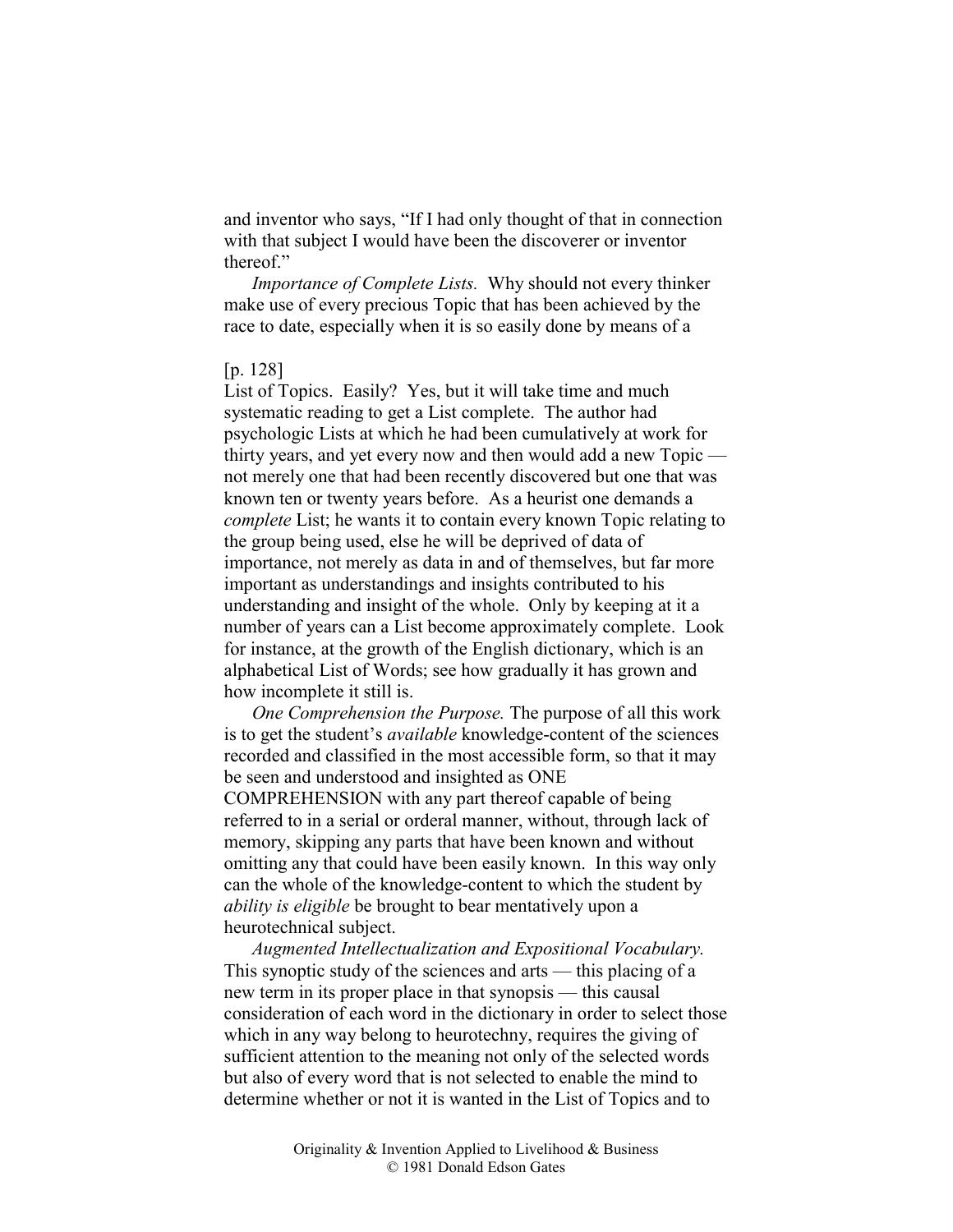determine to what Word-Group therein it belongs. This selection thereby functions and re-functions all that you know about these words, and functions at least once the words that are not selected. All this considering and re-considering of the meanings of words functionally excites all the *useful* brain enregistrations, as distinguished from that much larger number of *useless*  enregistrations that cumber every mind. Thus the useful knowledge-content of the mind is brought into dominancy over the 95 percent of useless memory content, making that person more normal; and more normal in his relatedness. When a selected word is being placed in its proper Word-Group that very act requires learning enough about it and

#### [p. 129]

about the Word-Groups to know where to place it, all of which is necessary to the proper understanding and insighting of the word. The whole linguistic process of word-selecting and word-grouping and word-defining makes the intellective content of the brain more dominant, giving to each datum a greater mental readiness; and those memory enregistrations which are thus intensified and equalized and associatively related are those which belong to *heurotechnical work* of that kind which constitutes your *originality-lines.* Whilst the Topics are not the equivalents of true concepts and ideas, they are the nearest approach thereto that are available, and when re-functioned as above outlined will greatly augment your conceptual and ideative powers, and thereby produce a *distinct augmentation of your intellectuality.* This greater intellectualization is one of the goals of this step in linguistic mentation.

To select from English all those words which on a moment's reflection are known to be of possible heurotechnic importance, classify them into natural Word-Groups, and learn their definite meanings for the purpose of acquiring a heurotechnical *vocabulary,* is a big undertaking and a very important one. You can get a sufficiently complete List of Topics in a few months of solid work to begin to use it heurically in Selective Seriated Mentation. You might indeed be offered a List of Topics that someone has already made, but in that case you would lose (a) the classifying training of making it, (b) the cerebral stimulation of that kind of word refunctioning, and (d) you would not so readily learn the meanings of all the Topics, and thereby you would not have so good a vocabulary. You should, for these and other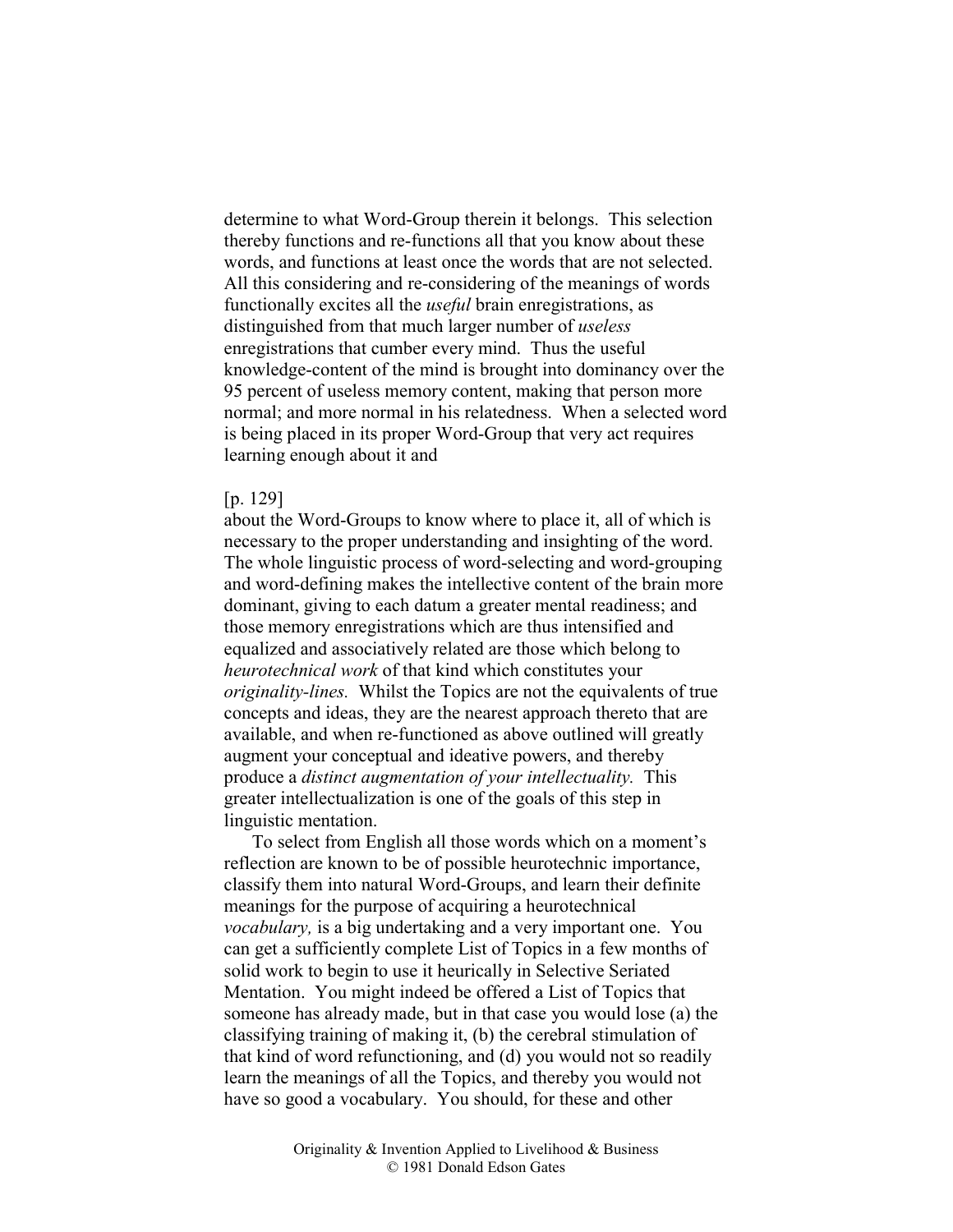reasons, prepare your own List of Topics. Include therein only those heurically useful words whose *meanings you have thoroughly learned.* 

While preparing this List of Topics you will be doing more than merely intellectualizing yourself — you will be equipping your mind with the ideas and concepts that are used as data for heurotechnical work; you will be segregating all words which as Topics comprise the concepts and ideas used whenever you are discovering or creating, and especially inventing. That is, this List of Topics represents the *conceptive and ideative equipment of your mental laboratories;* and be it remembered, this equipment will be embodied in your person as brain organs with which to mentate.

All this work, and more especially the seriated mentation which is to be based thereon, will develop a knowledge of the taxic (classific) relations of each Topic to each other Topic in that same group and also to all other groups, thereby not only increasing the *readiness* of the equipment of concepts and ideas

#### [p. 130]

for use and not only increasing the heurotechnical vocabulary, but also acquiring a *special* knowledge of those ideative relations which is the basis of skill in the art of exposition. Furthermore; those heurotechnical ideas and concepts will be more dominant in the mind. One who would practice this scientific art of exposition needs a much more extensive and definitely adjusted vocabulary than the usual literatus of the ordinary scientific writer, and this preparation of the Word-Groups is one of the ways to get it. This augmentation of one's expositional vocabulary along his special heuric lines is another important goal of the method.

It is *linguistic mentation* thus to acquire and be able to use all the words relating to one's heuric lines. For words are the *essential tools* of ideating and thinking; without them they are impossible. With poor tools, that is with incompletely learned words, the ideating and thinking will be poor; with an incomplete assortment of tools, the ideating and thinking will be incomplete, and so on.

Each Topic is a tool that is to be used not only in discovering and inventing and creating but in character development (Personurgy) and it should therefore be as perfect and reliable a tool as there are understandings and insights in the mind, and every main Topic in every science realized. Your List of Topics is your inventory of your useful mental content; it represents the crops and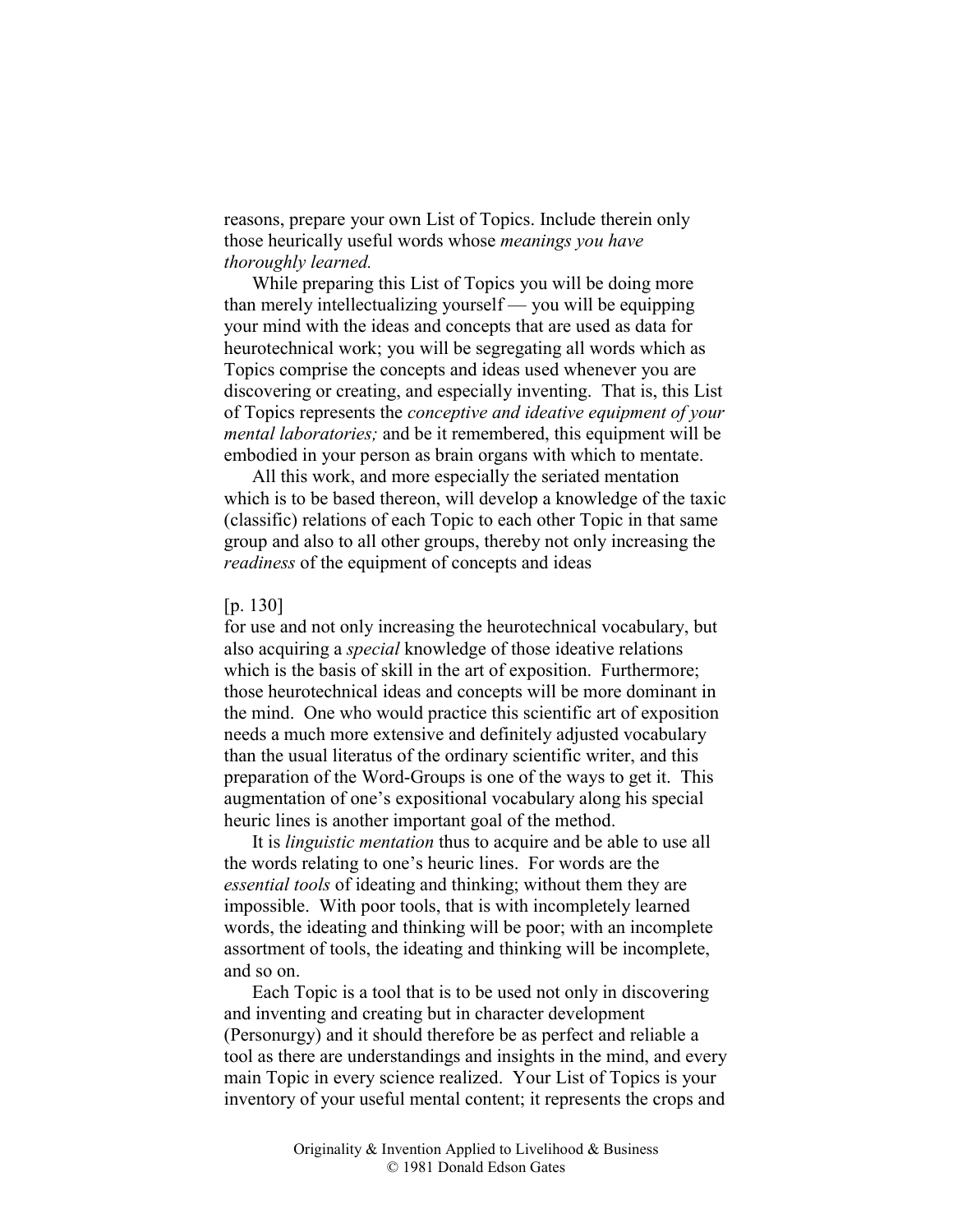not the weeds and bare places of your mental farm; it represents your relatedness to the Cosmos.

*A List of Topics is Multifunctional.* (1) It is the easiest and quickest way to make a *living whole* of one's knowledge. (2) It is the easiest and quickest way (in the absence of the Taxonomic Laboratory-Museum Method of teaching) to gain a knowledge of all of the Six Groups of Sciences. (3) It is the best way to get a scientific vocabulary coextensive with the student's heurotechnic needs and at his tongue's end — and the getting of a usable vocabulary is linguistic mentation. (4) It is the only way to bring the main data of each science to bear on the student's heururgy at the very *outset,* and without specially mastering these sciences beforehand. (5) It is the only way to learn the sciences from the heurotechnical standpoint. (6) It is the work that must be done before Seriated Mentation can be commenced. Seriated mentation is the first distinctive heurotechnical technique by which the first big crop of heurids may be reaped; and it is the method by which the whole mental content is finally compacted and organized into a personic whole. (7) It brings all of science and all of a person's abilities to bear on any problem heurotechnically. It is multifunctional in other ways.

*Dominant Interest.* The student should realize, over and over,

#### [p. 131]

again and again, that his or her true List of Topics cannot properly be selected or learned in the right way to the full limits of understandative and insightive eligibility (not mere presentability) unless the making of this List is dominantly dominant in the interest and attention during the climacteric days of its synthesis in his consciousness. If done otherwise it will not take a sufficiently deep root in the conscience, will not adequately impregnate the heururgic Goings-On, will not adequately sway the mental person. Unless each classific definition is understood and insighted from the heuristic impulse and with the heuristic *mastery feeling,* the Comprehension will not be productive of first class heurids or of an adequate conscious relatedness to the Cosmic Process. For this reason the emotional drive should be augmented by livelihood and business and creative incentives. If this work of taking squatter sovereignty of the domain of science is not the *main interest* at the time it is being done, to the exclusion of all other attention stresses and interests, if it is not *heuristically espoused* at every step, if each Topic is not understood and insighted, not as part of a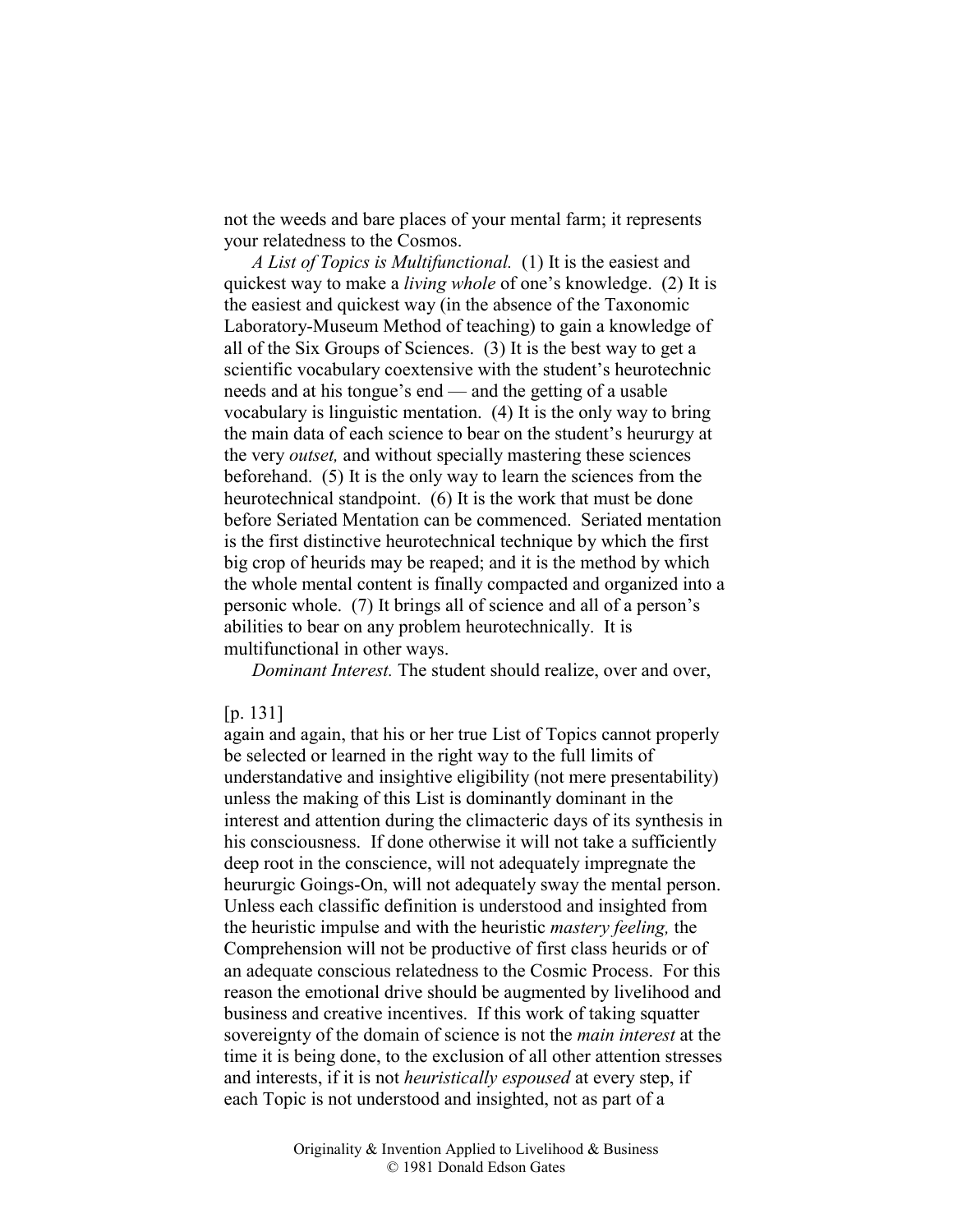completed system of thought, but for what it is in and of itself (irrespective of its philosophic or other interpretations) and if its taxic relations are not then fully evident, and if the student does not become dominant while doing all this work, then the best results will not be attained.

*The Goal of the Future* — *Psychotaxis.* The fundamental psychologic laws of language, simply stated, were discovered to be: that a *concept* is the *simplest* mental unit that is *named;* it is the psychologic basis of speech, and the spoken, written, or other sign by which it is symbolized is a word. A concept is the unit of the processus of an *idea* which consists of at least two concepts, and the words for these ideas stated in a corresponding sequence constitutes a simple sentence, the natural sequence being the basis of a natural syntax and inflection. The syntactic sequence should follow that of the processus of an idea. An idea is the unit of a thought and may be represented by a symbol of the third degree of generalization (a word representing a sentence) and so on for thoughts of still higher generalization; that is, words although their orthography may contain no suggestion of the fact, are of different degrees of generalization, or rather they represent conscious integrants of different degrees of generalization.

The practical development of the mental content in the mind of the race is intimately related to the language by which it is remembered, communicated, and recorded. For instance, a concept is evolved out of simpler mental units (such as sensations, images) and when it has once been achieved by habit,

#### [p. 132]

it gets to be known by some one of the characteristics of its subunits or it is labeled with some arbitrary sound or mark which thereafter *stands* for that concept. The concept is itself the classific synthesis of a conceptual group of images of objects by which the mind is able more easily to handle or deal with so large a group of details; a concept is a labor-saving invention.

It is the most important invention ever made. It is a tool used by the intellect to represent a multitude of coordinate images, and the word by which a concept is named and which is practically an integral part of the tool, makes the tool still more expeditious and effective; it is a tool for using a tool and language is a machinetool; i.e., it is a machine for using words. A word is a sign which by an associational method reproduces a concept in the mind. When two conceptual groups of things are so often related in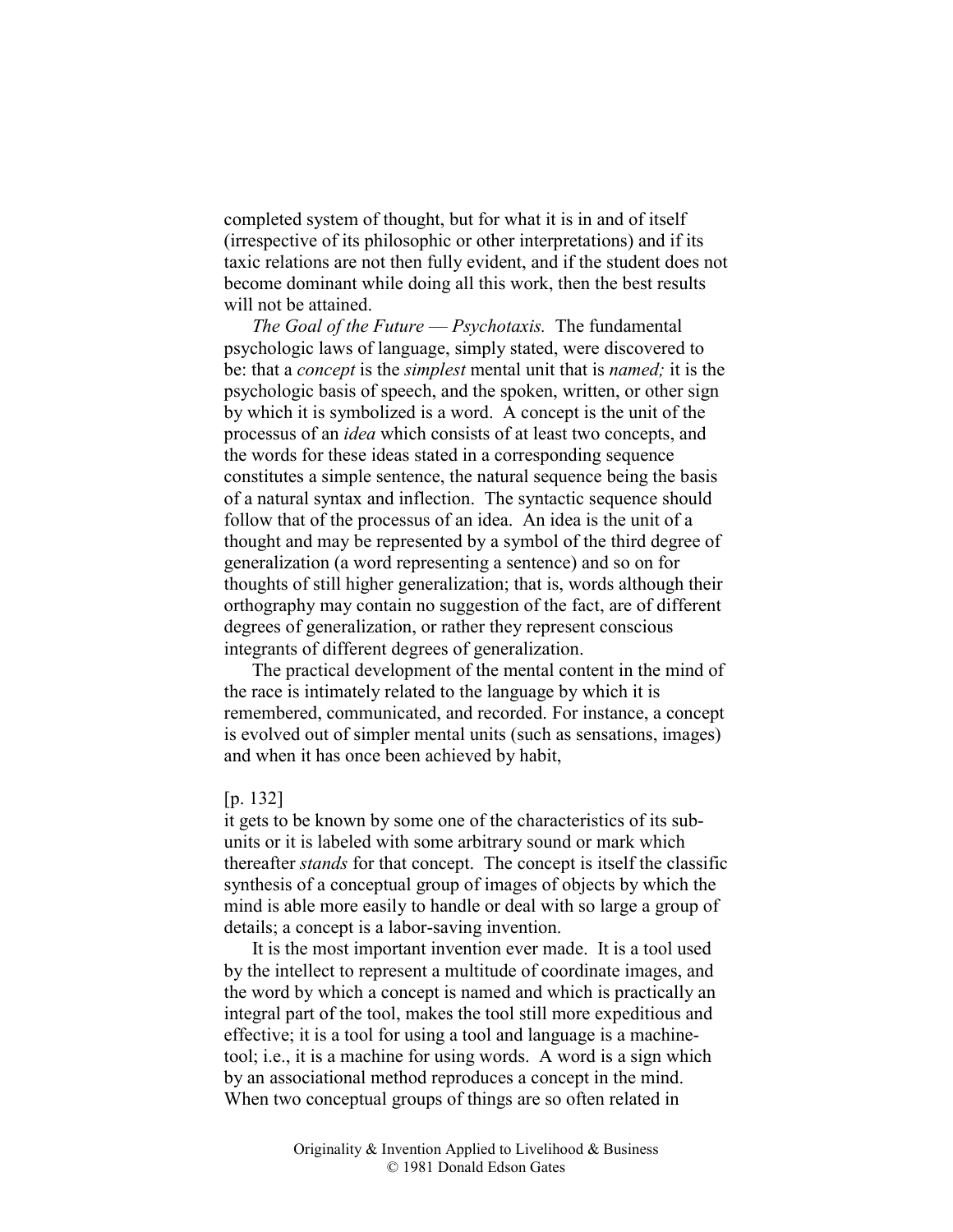experience that the concepts of those groups are habitually associated in memory, it thereby happens that the names of these concepts get to be uttered and written in that order and get by syntactic experience to mean just that kind of relationship between those groups of things, constituting an idea. The process of discovering it is ideating. The process of uttering or writing the names of these concepts in proper sequence is language, and the particular manner of indicating still other relationships than by the sequence of words involves all of inflection, special relational words, and syntax in general. If it is insightively understood that when by observing two conceptual groups of things it is discovered that two concepts have causal or spatial or other relations to each other, thereby arriving at a mental result which is an *idea* capable of being stated by writing or speaking these concepts in a certain order, affirming or denying something, then it will be evident that the idea of that relationship must arise in the mind before the concepts can be placed in that order or before the statement of the concepts in that syntactic order would mean anything. Phylogenetically, the concept must be ideated before the sentence can arise; but afterwards the sentence becomes the most potent ontogenetic means for teaching ideas and for ideating. The sentence has created literature and modern progress. Not only is it the means by which the cumulative experience of the race is recorded for posterity but it is the main means by which this accumulated knowledge may be acquired by each succeeding generation.

The sensation-memories and images relating to a group of objects had first to be acquired and then the race gradually became accustomed to associating with that group some visual or auditory or other characteristic that uniformly and conspicuously connected with that group, and that sound or mark thereby becomes the symbol or name for that group — but the

## [p. 133]

*group had first to arise in the mind* (which is the first stage in the development of a concept) before it could get itself known by some sound or mark (which is the second stage in the development of a concept); its clear differentiation from other coordinate concepts and its relation to its subordinate and superordinate concepts is the third stage in its development, and this involves the relating of concepts into idea, requiring the use of the sentence. The name of a concept is quite frequently mistaken for the concept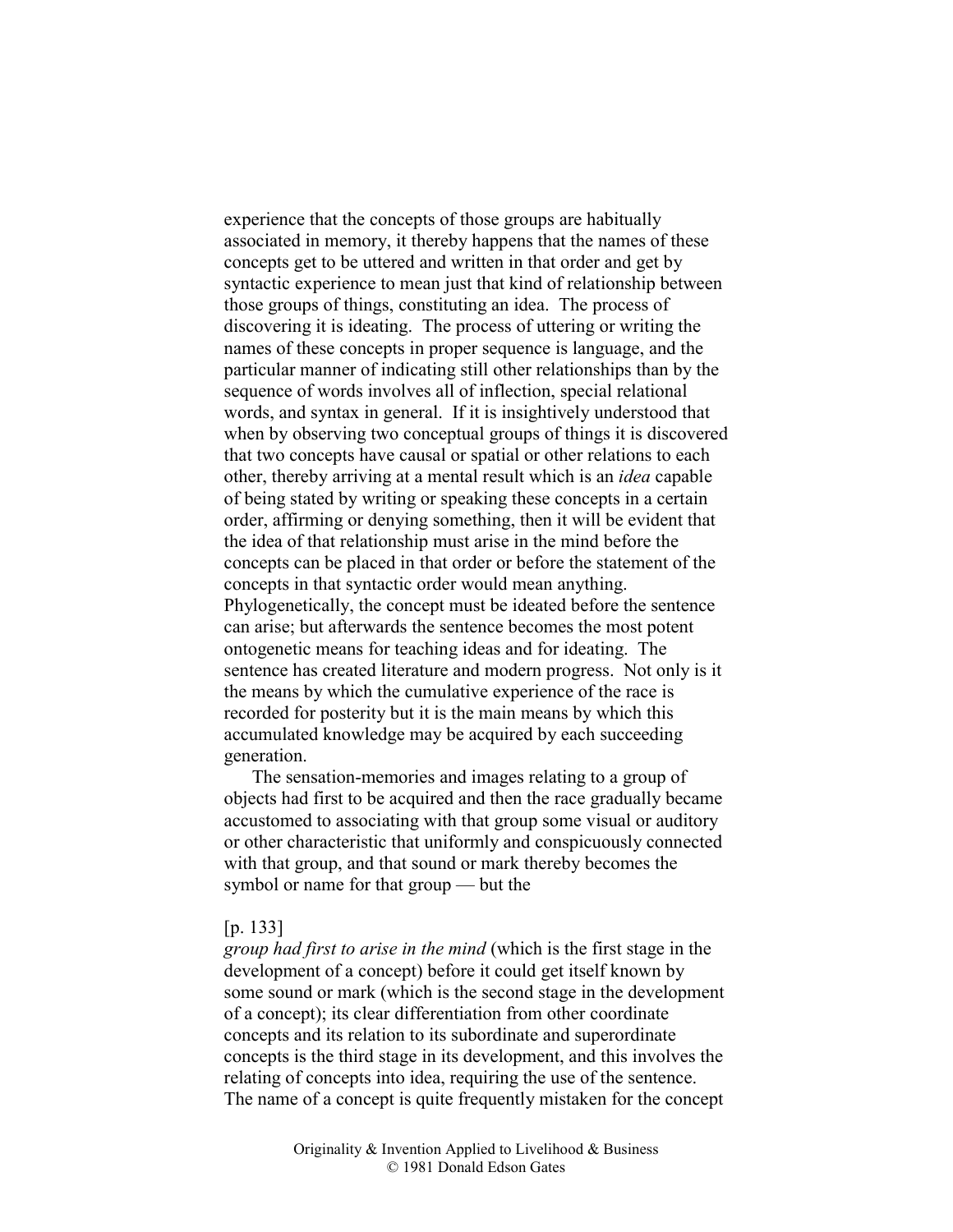itself; it is, however, merely the device by which concepts are conveniently labeled in their mental pigeon-holes.

The name of a concept becomes a most potent aid to the acquisition of ideas which lead to the discovery of other concepts which would otherwise not have been known; phylogenetically the linguistic bridge is many thousands of years in being built, but when once built millions may acquire it each generation. That is, language is a special mental method which offers a greater service to its creator than that for which it was created, for it may by the art of *linguistic mentation* taxically reorganize the whole mental content of the individual and the race, make "much in little" *(multum in parvo)* packages of the Six Groups of Sciences, and make a fruitful soil of many of the hitherto barren fields of the brain. By heurotechny may be expedited the achievement of new concepts and ideas by the individual, for the racial process and method of discovering them is placed at the disposal of the efforts of the individual, augments and directs it. The first great step in this direction, a step without which the others cannot be taken, is *linguistic mentation.* The concept must be conceptually achieved before it can be named; the relationship of two concepts must be observationally or introspectively discovered before the idea arises and this idea must arise before the names of these two concepts can be placed in their ideative order in a sentence.

Words in the best of existing languages are not inclusive (of all they should signify) nor exclusive (of all they should not denote or connote). The result is that almost no word is rigorously representative of only one taxic unit of knowledge but includes portions of other and unlike mental units. Consequently when a predicate truthfully affirms (or denies) something of part of the meaning of a word, that affirmative (or negative) does not apply to its other meanings. Moreover, words imply a classification of things and their relations. The word "animate" implies a classification of things into two categories, animate and inanimate; "useful and useless", "good and bad", "beautiful and ugly," imply a *correct* classification, for if under any one of these words are included or excluded meanings incorrectly, *every* 

#### [p. 134]

*sentence* is thereby vitiated in which these words occur. This fact should be fully understood and insighted. Now, that which uses language is a *mind,* and classifications used should be true to the nature of the mind and in accord with its processes.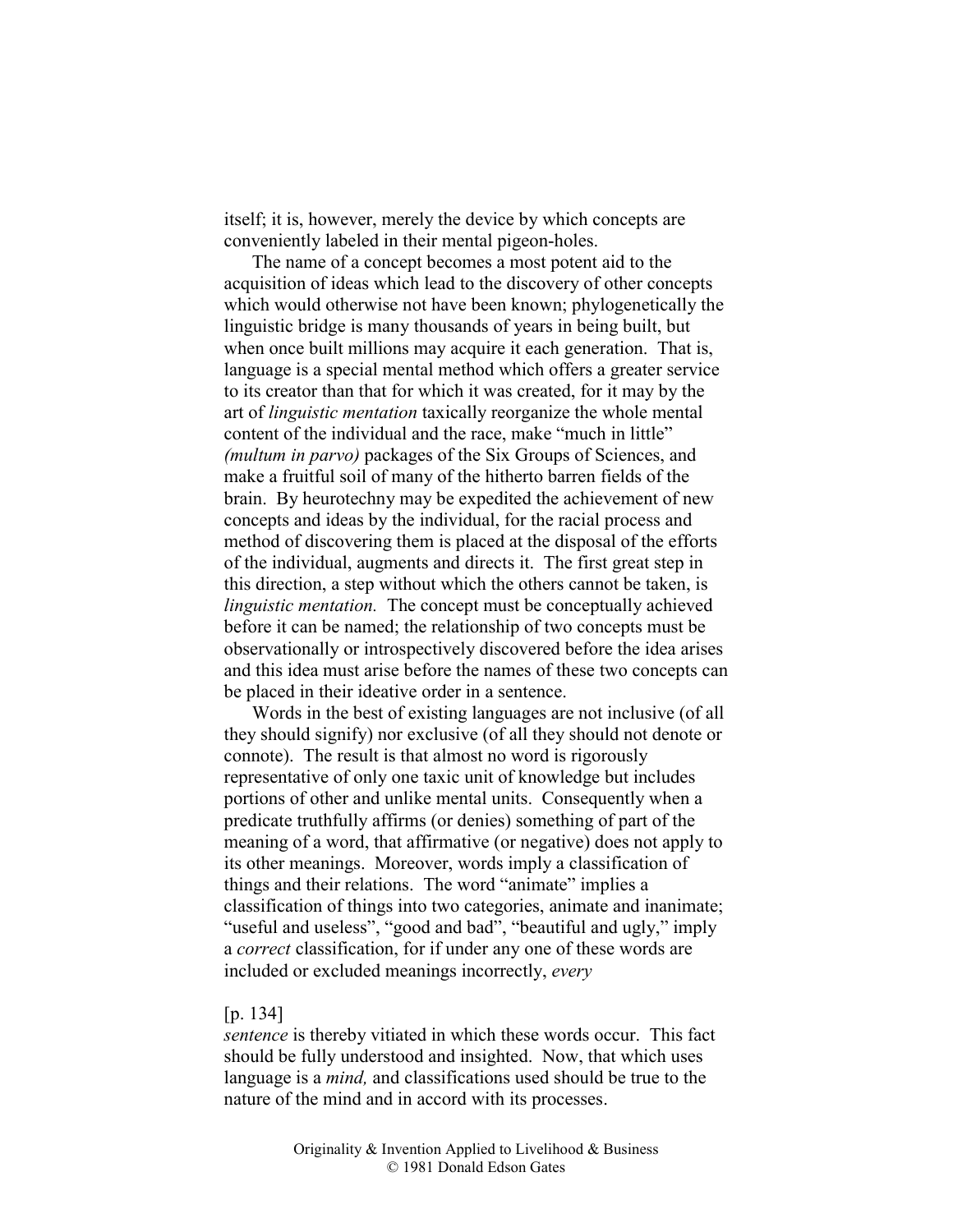That is, our classificatory system should arise out of the mind's actual experiences with itself and with other things; such as out of its own sensations, images, concepts, ideas, thoughts, appetites, emotions, sentiments, volitions, activities, which would be a *"psychotaxis."* It is in terms of these units that we cognitively know the world, and in no other way do we know it.

In researches to discover more about the nature of knowledge, every conscious step was recorded in the process by which the mind, through its inductive experience with the phenomena of a science, engaged in learning it. It was found that these steps were a psychotaxis, or a psychological classification of the only possible data of a science, constituting a more truthful and advantageous classification divested of the usual content of theory and hypothesis. The science thus classified was much more easily learned and remembered and was self-eliminative of much untruth. This psychotaxis represents the true order of ascending degrees of generalization of knowledge ranging from the simple to the complex. In order to thus classify the knowledge of any science, its phenomena must be reobserved by new psychologic methods not only to redetermine these mental units but also more completely to eliminate therefrom theory and hypothesis and the Unproved, because incorrect and incomplete images, false concepts, untrue ideas, and unproved thoughts will not fit into a psychological classification. This process of reobservation will require a "Laboratory-Museum" especially equipped for showing as far as possible all the phenomena of a science in psychotaxic order.

A psychotaxis of all the experiences which the mind of man is able to get from a study of some one class of natural phenomena constitutes the *science* of that domain of knowledge and Nature. There are, or should be, as many sciences as there are groups of objective and subjective things and classes of relations.

For the individual and the race the preparation of this List of Topics is a matter of momentous importance. Only out of the complete Lists of *many* individuals for many generations can the ultimate psychotaxic language be safely formulated.

When the List of Topics can be replaced by a List of Concepts, then experience has proved that true psychologic ideating and thinking become possible and startlingly fruitful, and permit further steps in the art of applying science to invention and discovery.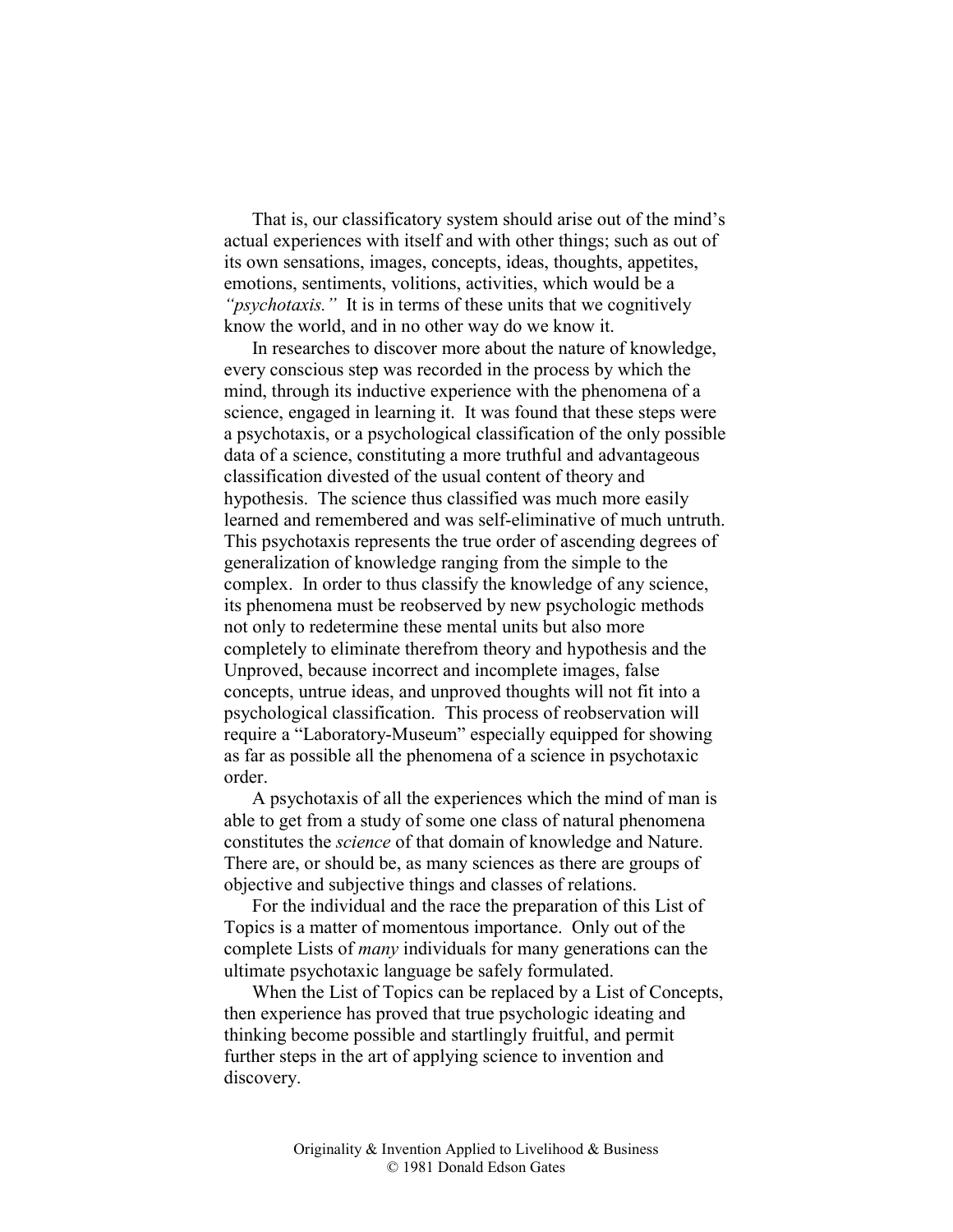## (THIRD STEP IN LINGUISTIC MENTATION) *Selective Seriated Mentation.* The seriated part of this third

## [p. 135]

step in linguistic mentation *relates* the Topics in the List of Topics to the items in the Second List of Groups, evolving therefrom the Third List of Groups. This relationing gives rise to the discovery of new concepts and ideas and thoughts and develops the intellective process. Its purpose is (a) still more fully to determine the precise understandative and insightive "content" of each Topic; (b) to acquire the ideative and thoughtive skill involved therein; (c) to discover other heurids and to (d) improve those previously discovered and to (e) creatively utilize the heurids in giving full expression to your personal, social, and religious development (Personurgy); to make (f) the mechanical embodiment of the heurids for public use; and (g) to utilize them for business.

Seriated mentation may be applied to any of the six heurotechnical lines: Livelihood and Business, Discovery and Insights, Invention, Creative Work, Prognosis, and Social. Herein will be given only a brief description of its application to invention.

## 17. SERIATED INVENTIVE MENTATION

This step consists in *applying* each Topic of the List of Topics to each invention and prospection and business opportunity included in the Second List of Groups. By "applying" each Topic to each invention is meant that the Topic shall be considered imagively, conceptively, ideatively, and thoughtively in connection with each part and function of each invention or prospection for the purpose of discovering some improvement thereof either as a combination of the thing represented by each Topic with that invention or by a modification thereof, or otherwise.

This practice is not the highest kind of inventing but it produces a kind of invention that, generally speaking, needs but little experimental research to perfect. It is a good practice with which to begin, especially as it accomplishes several kinds of training incident to the inventive work, such as the intellectualization of the brain, the acquisition of a special vocabulary, and the integralizing of the mental content. It is the third step in linguistic mentation.

There are only a certain number of subjects or Topics which need to be inventively considered in connection with each